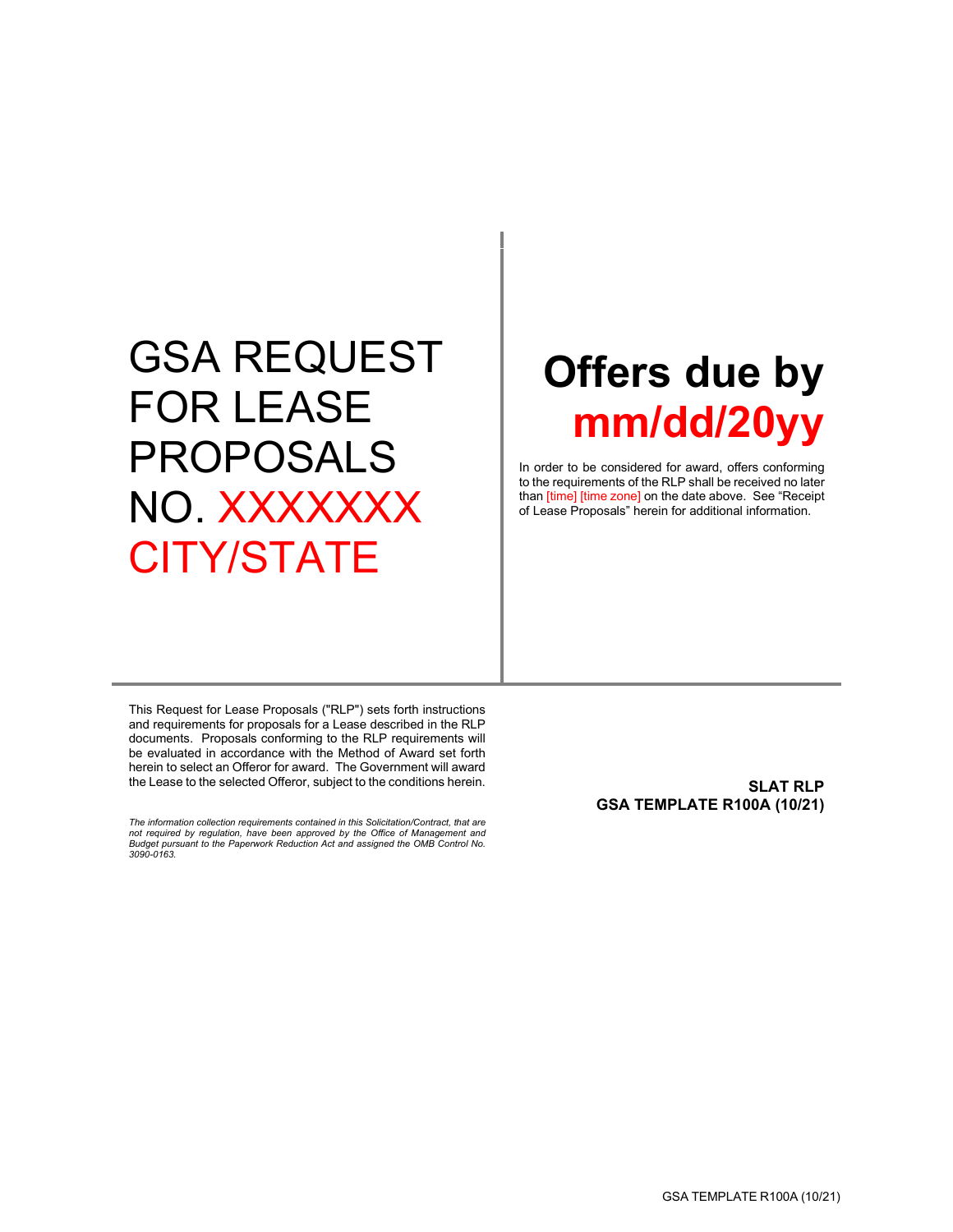# TABLE OF CONTENTS

| <b>SECTION 1</b> |                                                                                     |  |
|------------------|-------------------------------------------------------------------------------------|--|
| 1.01             |                                                                                     |  |
| 1.02             |                                                                                     |  |
| 1.03             |                                                                                     |  |
| 1.04             |                                                                                     |  |
| 1.05             |                                                                                     |  |
| 1.06             |                                                                                     |  |
| 1.07             |                                                                                     |  |
| 1.08             |                                                                                     |  |
| 1.09             | NORTH AMERICAN INDUSTRY CLASSIFICATION SYSTEM (NAICS) CODE AND SMALL BUSINESS SIZE  |  |
| 1.10             |                                                                                     |  |
| <b>SECTION 2</b> |                                                                                     |  |
| 2.01             |                                                                                     |  |
| 2.02             |                                                                                     |  |
| 2.03             |                                                                                     |  |
| 2.04             |                                                                                     |  |
| 2.05             |                                                                                     |  |
| 2.06             |                                                                                     |  |
| 2.07             | DUE DILIGENCE AND NATIONAL ENVIRONMENTAL POLICY ACT REQUIREMENTS - RLP (SEP 2014) 8 |  |
| 2.08             |                                                                                     |  |
| <b>SECTION 3</b> |                                                                                     |  |
| 3.01             |                                                                                     |  |
| 3.02             |                                                                                     |  |
| 3.03             |                                                                                     |  |
| 3.04             |                                                                                     |  |
| 3.05             |                                                                                     |  |
| 3.06             |                                                                                     |  |
| 3.07             |                                                                                     |  |
| 3.08             |                                                                                     |  |
| 3.09             |                                                                                     |  |
| <b>SECTION 4</b> |                                                                                     |  |
| 4.01             |                                                                                     |  |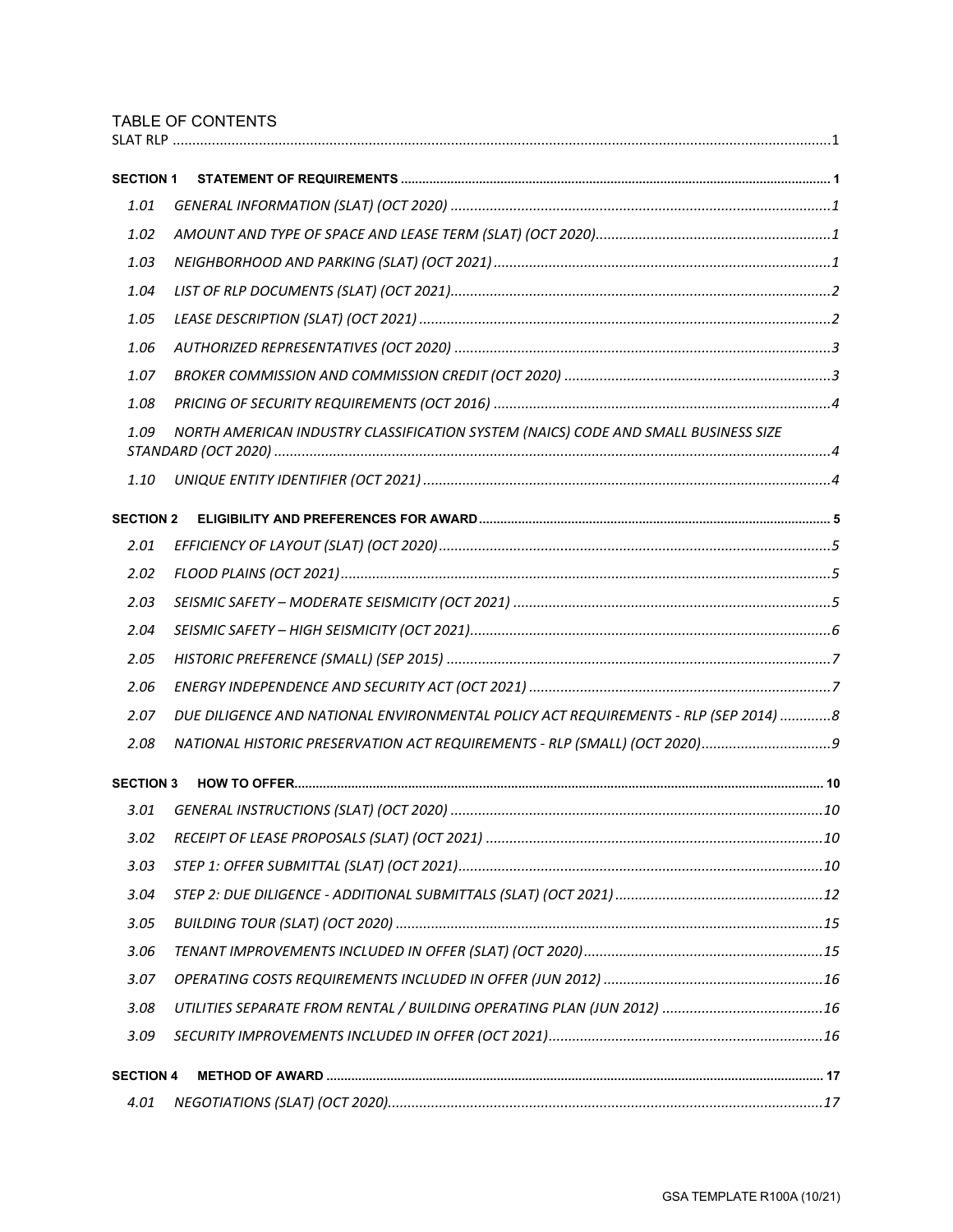| 4.02 | HUBZONE SMALL BUSINESS CONCERN ADDITIONAL PERFORMANCE REQUIREMENTS (SMALL) (SEP 2015)<br>17 |
|------|---------------------------------------------------------------------------------------------|
|      |                                                                                             |
|      |                                                                                             |
|      |                                                                                             |
|      |                                                                                             |
|      |                                                                                             |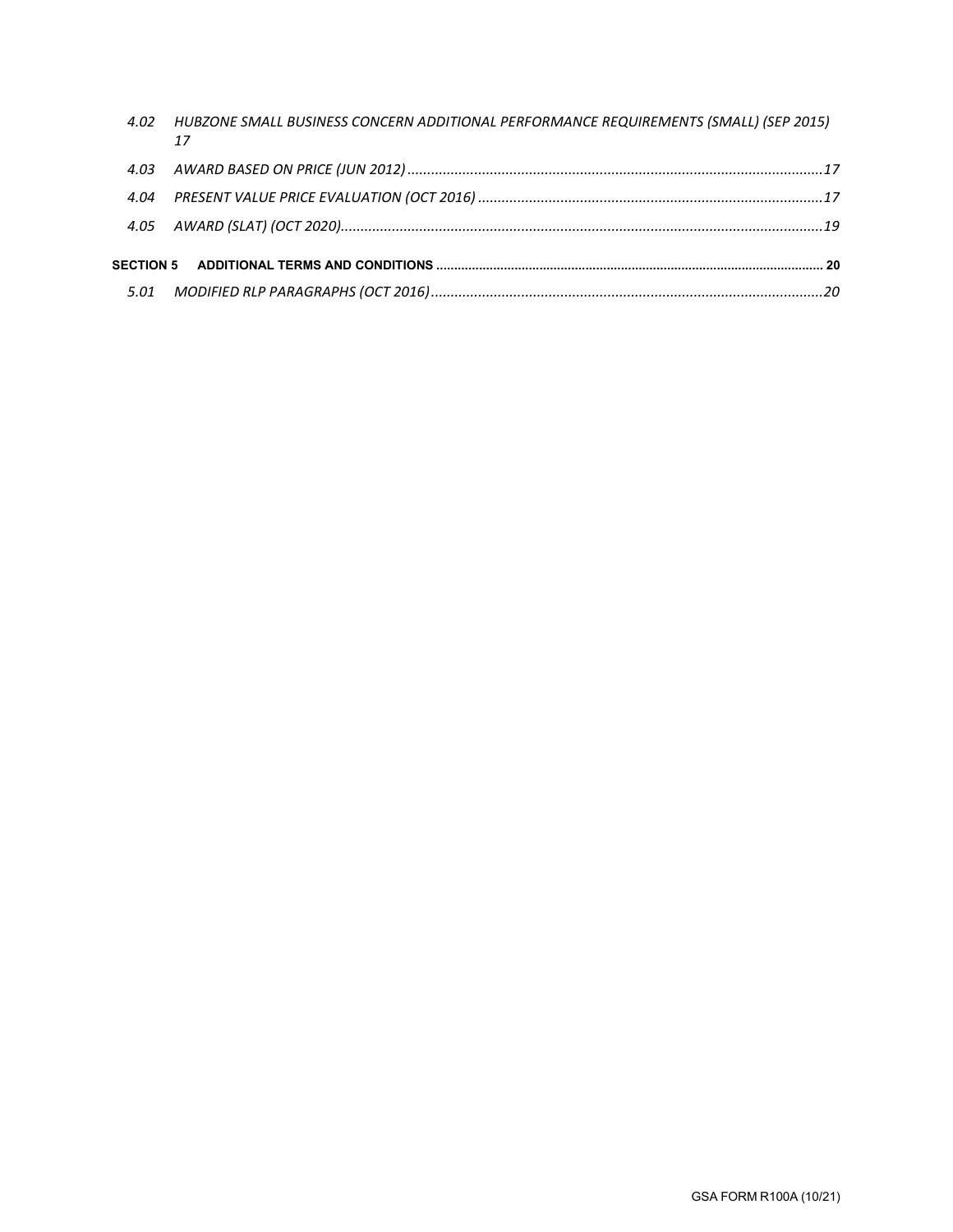# **REQUEST FOR LEASE PROPOSALS NO. XXXXXXX**

# <span id="page-3-0"></span>**SECTION 1 STATEMENT OF REQUIREMENTS**

#### <span id="page-3-1"></span>**1.01 GENERAL INFORMATION (SLAT) (OCT 2020)**

A. This Request for Lease Proposals (RLP) sets forth instructions and requirements for proposals for a Lease described in the RLP documents. The Government will evaluate proposals conforming to the RLP requirements in accordance with the Method of Award set forth below to select an Offeror for award. The Government will award the Lease to the selected Offeror, subject to the conditions below.

A. This Request for Lease Proposals (RLP) sets forth instructions and requirements for proposals for a Succeeding or Superseding Lease where the Government is currently in occupancy and possession of the leased Premises. Unless otherwise noted, the Government will accept the leased Premises in their current condition, with the exceptions outlined in the RLP documents. The Government will evaluate the proposal conforming to the RLP requirements in accordance with the Method of Award set forth below. The Government will award the Lease subject to the conditions below.

B. Included in the RLP documents is a lease template setting forth the lease term and other terms and conditions of the Lease contemplated by this RLP and a GSA Proposal to Lease Space (GSA Form 1364) on which Offeror shall submit its offered rent and other price data, together with required information and submissions. The Lease paragraph titled "Definitions and General Terms" shall apply to the terms of this RLP.

C. Do not attempt to complete the lease template. GSA will transcribe the successful Offeror's final offered rent and other price data included on the GSA Form 1364 into the lease and transmit the completed Lease, including any appropriate attachments, to the successful Offeror for execution. Neither the RLP nor any other part of an Offeror's proposal shall be part of the Lease except to the extent expressly incorporated therein. The Offeror should review the completed Lease for accuracy and consistency with his or her proposal, sign and date the first page, initial each subsequent page of the Lease, and return it to the Lease Contracting Officer (LCO).

D. The Offeror's executed Lease shall constitute a firm offer. No Lease shall be formed until the LCO executes the Lease and delivers a signed copy to the Offeror.

# <span id="page-3-2"></span>**1.02 AMOUNT AND TYPE OF SPACE AND LEASE TERM (SLAT) (OCT 2020)**

A. The Space shall be located in a modern quality Building of sound and substantial construction with a facade of stone, marble, brick, stainless steel, aluminum or other permanent materials in good condition and acceptable to the LCO**.** If not a new Building, the Space offered shall be in a Building that has undergone, or will complete by occupancy, modernization or adaptive reuse for the Space with modern conveniences. Buildings with Property boundary(ies) on the boundary streets are deemed to be within the delineated Area of Consideration.

| CITY, STATE                    |  |
|--------------------------------|--|
| <b>AREA OF CONSIDERATION</b>   |  |
| SPACE TYPE(S)                  |  |
| MINIMUM SQ. FT. (ABOA)         |  |
| MAXIMUM SQ. FT. (ABOA)         |  |
| <b>RESERVED PARKING SPACES</b> |  |
| (TOTAL)                        |  |
| <b>RESERVED PARKING SPACES</b> |  |
| (SURFACE)                      |  |
| <b>RESERVED PARKING SPACES</b> |  |
| (Structure)                    |  |
| <b>INITIAL FULL TERM</b>       |  |
| <b>INITIAL FIRM TERM</b>       |  |
| <b>TERMINATION RIGHTS</b>      |  |
| <b>OPTION TERM</b>             |  |
| <b>ADDITIONAL REQUIREMENTS</b> |  |

# <span id="page-3-3"></span>**1.03 NEIGHBORHOOD AND PARKING (SLAT) (OCT 2021)**

A. Neighborhood and Parking: Inside City Center: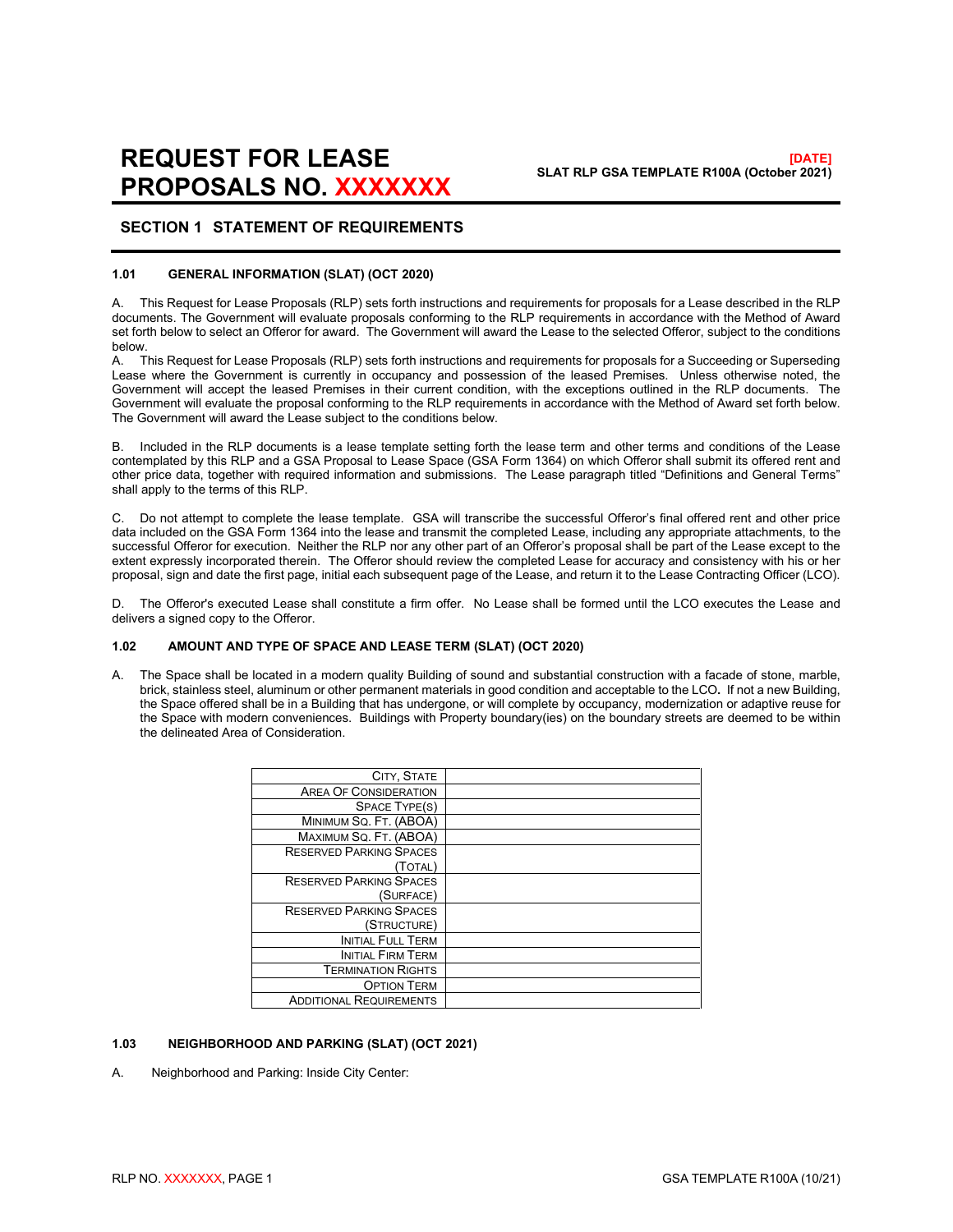Space shall be located in a prime commercial office district with attractive, prestigious, and professional surroundings with a prevalence of modern design and/or tasteful rehabilitation in modern use. Streets and public sidewalks shall be well maintained. Parking facilities with an adequate availability of parking spaces open to the general public to accommodate employees and visitors shall be located within the immediate vicinity of the Building but generally not exceeding a walkable **XX feet** of the employee entrance of the offered Building as determined by the LCO. These parking facilities do not substitute for the required parking under Paragraph 1.02(C).

B. Neighborhood and Parking: Outside City Center:

Space shall be located 1) in an office, research, technology, or business park that is modern in design with a campus-like atmosphere; or, 2) on an attractively landscaped site containing one or more modern office Buildings that are professional and prestigious in appearance with the surrounding development well maintained and in consonance with a professional image. The parking-to-squarefoot ratio available on site shall at least meet current local code requirements, or, in the absence of a local code requirement, on site parking shall be available at a ratio of one (1) space for every **XX** RSF of Space.

C. Transit Accessibility: A subway, light rail, or bus stop shall be located within the immediate vicinity of the Building, but generally not exceeding a safely accessible, walkable 2,640 feet from the principal functional entrance of the building, as determined by the LCO.

# <span id="page-4-0"></span>**1.04 LIST OF RLP DOCUMENTS (SLAT) (OCT 2021)**

A. The following documents are attached to and included as part of this RLP package:

| <b>DOCUMENT NAME</b>                                                                                                                                                  | No. OF<br><b>PAGES</b> | <b>EXHIBIT</b> |
|-----------------------------------------------------------------------------------------------------------------------------------------------------------------------|------------------------|----------------|
| Lease No. GS-XXP-LXXXXXXX (Template L100A)                                                                                                                            |                        |                |
| Agency's Requirements                                                                                                                                                 |                        |                |
| Security Requirements for Level XX                                                                                                                                    |                        |                |
| GSA Form 3516A, Solicitation Provisions                                                                                                                               |                        |                |
| GSA Form 3517A, General Clauses                                                                                                                                       |                        |                |
| Proposal to Lease Space (GSA Form 1364)                                                                                                                               |                        |                |
| GSA Form 1217, Lessor's Annual Cost Statement                                                                                                                         |                        |                |
| GSA Form 12000 for Prelease Fire Protection and<br>Life Safety Evaluation for an Office Building (Part A<br>or Part B) (See Section 3 for applicable<br>requirements) |                        |                |
| <b>Security Unit Price List</b>                                                                                                                                       |                        |                |
| Seismic Offer Forms                                                                                                                                                   |                        |                |
| TI Unit Price List                                                                                                                                                    |                        |                |
| FAR 52.204-24, Representation Regarding Certain                                                                                                                       |                        |                |
| Telecommunications and Video Surveillance                                                                                                                             |                        |                |
| Services or Equipment (AUG 2020)                                                                                                                                      |                        |                |
| <b>Broker Commission Agreement</b>                                                                                                                                    |                        |                |

B. In addition to the documents identified above, this RLP package includes additional agency requirements containing sensitive information that is only available to Offerors upon request to the LCO or Alternate Government Contact as listed under Section 1 of this RLP.

# <span id="page-4-1"></span>**1.05 LEASE DESCRIPTION (SLAT) (OCT 2021)**

A. Offeror shall examine the Lease template included in the RLP documents to understand the Government's and the Lessor's respective rights and responsibilities under the contemplated Lease.

B. The Lease contemplated by this RLP includes:

- 1. The term of the Lease, and renewal option, if any.<br>2. Terms and Conditions of the Lease, including Defi
- 2. Terms and Conditions of the Lease, including Definitions, Standards, and Formulas applicable to the Lease and this RLP.
- 3. Building Shell standards and requirements.
- 4. Information concerning the tenant agency's buildout requirements, to be supplemented after award.
- 5. Security Requirements.<br>6. A description of all servi
- 6. A description of all services to be provided by the Lessor.

C. Should the Offeror be awarded the Lease, the terms of the Lease shall be binding upon the Lessor without regard to any statements contained in this RLP.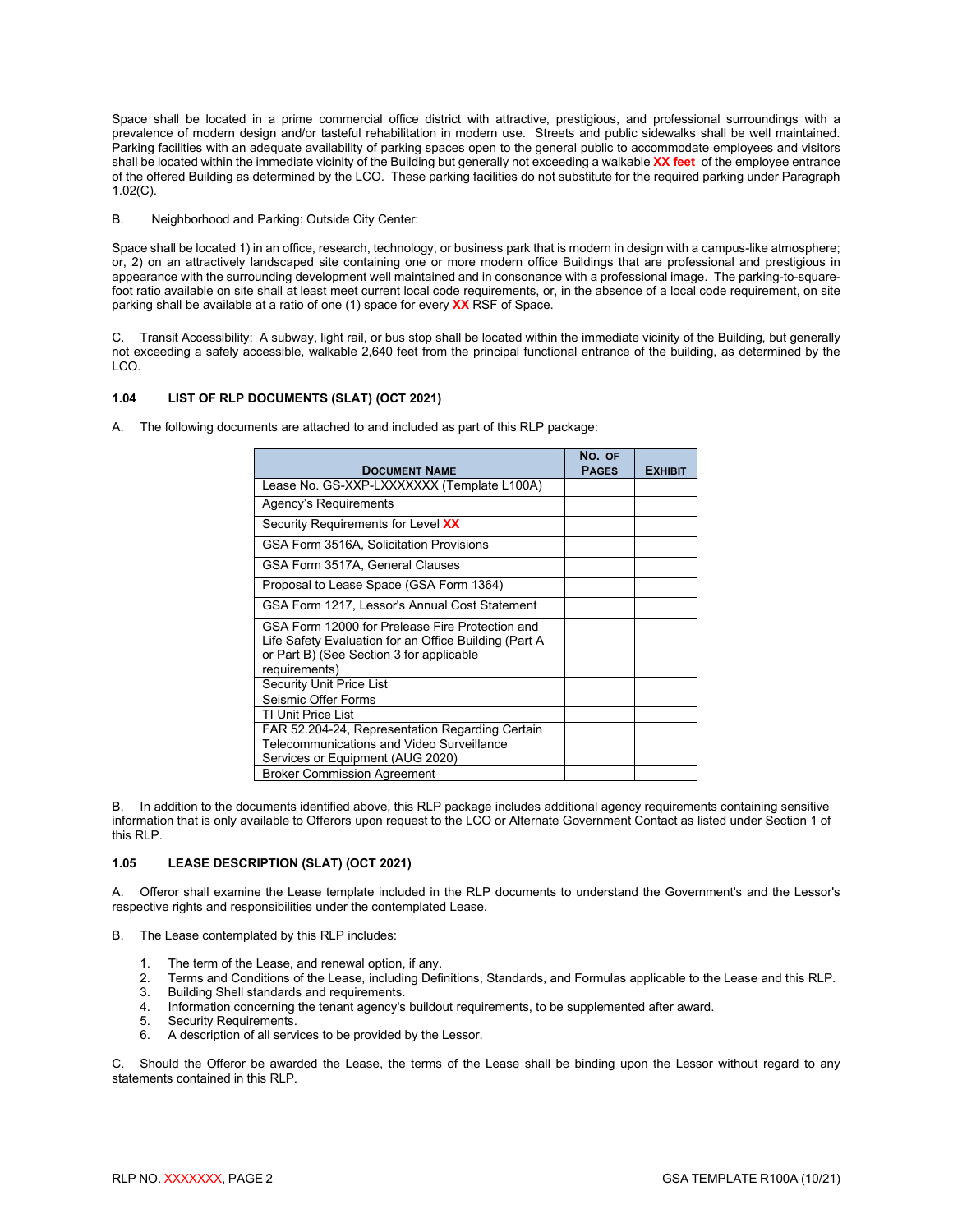D. The Lease contemplated by this RLP is a fully serviced Lease. Rent shall be based upon a proposed rental rate per Rentable Square Foot (RSF), limited by the offered rate and the maximum ABOA SF solicited under this RLP. Although certain Tenant Improvement (TI) requirements information is provided with this RLP and will be incorporated into the Lease, the TIs to be delivered by the Lessor will be based on the final design to be developed after award of the Lease, which reflects the Agency's full requirements. The Lessor shall design and build the TIs and will be compensated for TI costs, together with design and project management fees to be set under the Lease. Although the TI requirements will not be developed fully until after award, Offerors shall provide the allowance stated in the Tenant Improvement Allowance paragraph of the Lease.

Unless the Government prepares Design Intent Drawings (DIDs), after award the Lessor must prepare DIDs for the leased Space conforming to the lease requirements and other Government-supplied information related to the client agency's interior build-out requirements. The Government will have the opportunity to review the Lessor's DIDs to determine that the Lessor's design meets the requirements of the Lease. Only after the Government approves the DIDs and a final price for TIs is negotiated will the Lessor be released to proceed with buildout. The Lease also provides that the Government may modify the TI requirements, subject to the Lessor's right to receive compensation for such changes.

D. The Lease contemplated by this RLP is a fully serviced, turnkey Lease with rent that covers all Lessor costs, including all shell upgrades, TIs, operating costs, real estate taxes, and security upgrades**.** Rent shall be based upon a proposed rental rate per Rentable Square Foot (RSF), limited by the offered rate and the maximum ABOA SF solicited under this RLP. The Tenant Improvements to be delivered by the Lessor shall be based upon information provided with this RLP and Lease, including Agency Specific Requirements (ASR). The Lessor shall design and build the TIs and will be compensated for the TI costs based upon turnkey pricing established under the Lease. Offerors are encouraged to consider the use of existing fit-out and other improvements to minimize waste. However, any existing improvements must be deemed equivalent to Lease requirements for new installation, and Offerors are cautioned to consider those requirements before assuming efficiencies in its TI costs resulting from use of existing improvements.

After award, the Lessor must prepare Design Intent Drawings (DIDs) for the leased Space conforming to the Agency Specific Requirements. The Government will have the opportunity to review the Lessor's DIDs to determine that the Lessor's design meets the requirements of the Lease. Only after the Government approves the DIDs will the Lessor be released to proceed with buildout. The Lease also provides that the Government may modify the TI requirements, subject to the Lessor's right to receive compensation for such changes.

E. The security pricing process is described in a separate paragraph.

F. Upon completion and acceptance of the leased Space, the Space will be measured for establishing the actual annual rent, and the lease term shall commence. In instances involving an incumbent Lessor where the Government commences the lease term pending completion of TI and/or BSAC alterations, the Government shall withhold TI and/or BSAC rent pursuant to Section 1 of the Lease until such time as the TI and/or BSAC is completed and accepted by the Government. During the term of the Lease, rent will be adjusted for changes to the Lessor's operating costs and real estate taxes, pursuant to paragraphs set forth in the Lease.

G. Offerors are advised that doing business with the Government carries special responsibilities with respect to sustainability, fire protection and life safety, and security, as well as other requirements not typically found in private commercial leases. These are set forth both in the lease template and in the GSA Form 3517A, and will be made part of the Lease.

# <span id="page-5-0"></span>**1.06 AUTHORIZED REPRESENTATIVES (OCT 2020)**

With respect to all matters relating to this RLP, only the Government's LCO designated below shall have the authority to amend the RLP and award a Lease. The Government shall have the right to substitute its LCO by notice, without an express delegation by the prior LCO.

# **Lease LCO:**

[Name] [Mailing Address] [Office Phone] [Cell Phone] [Email Address]

As to all other matters, Offerors may contact the Alternate Government Contact designated below.

# **Alternate Government Contact:**

[Name] [Mailing Address] [Office Phone] [Cell Phone] [Email Address]

# <span id="page-5-1"></span>**1.07 BROKER COMMISSION AND COMMISSION CREDIT (OCT 2020)**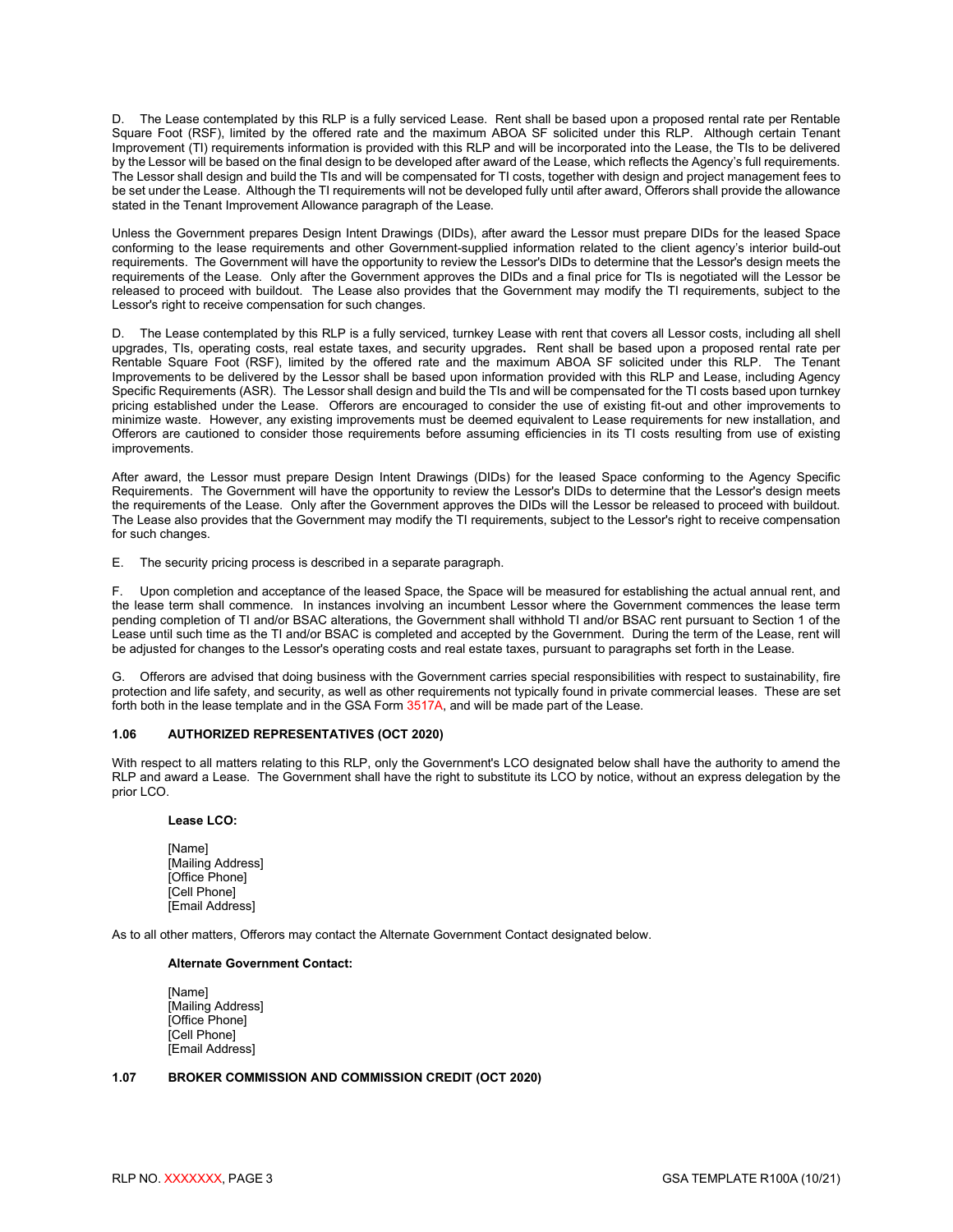A. For the purposes of this RLP, **Example 20** is the Broker) is the authorized contractor real estate broker representing GSA. The Government expects the Lessor to pay a commission to the Broker. By submitting an offer, the Offeror agrees that if the Offeror is paying a commission or fee in connection with this Lease to a listing agent, an offering agent, or broker, property manager, developer, or any other agent or representative, then the Offeror will pay a commission to the Broker to which the Broker would ordinarily be entitled consistent with local business practices, as evidenced through a brokerage agreement between the Offeror and the Broker. The commission will be negotiated between the Offeror and the Broker and will be based on a Lease term not to exceed the Firm Term of the Lease contemplated by this RLP. Commissions will not be negotiated or collected on option periods or for Lease terms beyond the Firm Term of the Lease. As part of the offer, the Offeror shall disclose all commissions and/or fees to be paid by the Offeror including both the Offeror's agent(s), broker(s), property manager, developer or any other agent or representative and the Broker. The Offeror shall enter the commission amounts for its representative and the amount to GSA's Broker in blocks 31a and 31b respectively on GSA Form 1217, Lessors Annual Cost Statement. An executed commission agreement reflecting this agreement shall be submitted with the initial offer.

B. Offerors are advised that there is a potential for a dual agency situation to arise under this procurement, whereby the Broker's Company may represent both GSA and another Offeror under this lease action. By submitting an offer, the Offeror acknowledges the potential for a dual agency situation. Should there be an actual dual agency, the Broker will notify all Offerors of the actual dual agency and request written acknowledgement statements from all Offerors.

C. For the benefit of the Government, the Broker has agreed to forego a percentage of any commission that it is entitled to receive in connection with the contemplated Lease. This amount shall be specifically set forth at time of lease award. The resulting total dollar value of the foregone commission (the Commission Credit) shall be applied in equal monthly amounts against rental payments due and owing under the Lease. The rental amount payable shall be reduced by the Commission Credit at the commencement of the Lease, over the minimum number of months that will not exceed the monthly shell rental, until the Commission Credit has been fully recaptured. The parties agree to execute a Lease Amendment setting forth the full nature, extent, terms, and conditions of commissions paid to the Broker and the Commission Credit to be applied against the Government's rental payment obligations under the Lease. Commissions and/or credits shall be treated as confidential financial information and Offerors will refrain from public disclosure or using the information for any other purpose than that for which it was furnished without consent of the GSA LCO.

D. For purposes of price evaluation, the Commission Credit shall be treated as a deduction from the rent in accordance with the Method of Award. The amount of any commission paid to the Broker shall not be considered separately as part of this price evaluation since the value of the commission is included in the rental consideration.

# <span id="page-6-0"></span>**1.08 PRICING OF SECURITY REQUIREMENTS (OCT 2016)**

A. The proposed Lease contains an attachment with the security requirements and obligations for the Building, which are based on the facility security level (FSL). The Federal Government determines the facility's FSL rating, which ranges from FSL I to FSL IV. The FSL is based on client agency mix, required size of space, number of employees, use of the space, location, configuration of the site and lot, and public access into and around the facility.

B. The security requirements attached to this Lease includes a list of security countermeasures that must be installed in the leased Space. The Offeror shall use the Security Unit Price List to provide the Government with itemized costs of these security countermeasures, and he or she shall amortize the cost of any Building Specific Amortized Capital (BSAC) into the rent. B. The security requirements attached to this Lease includes a general list of countermeasures that may be installed in the leased Space as part of the Building Specific Amortized Capital (BSAC). The final list of security countermeasures will be determined during the design phase and identified in the design intent drawings and construction documents. After completing the construction documents, the Lessor shall submit a list of the itemized costs. Such costs shall be subject to negotiation.

C. There shall be no charge to the Government for any items that already exist in the offered Building or facility.

# <span id="page-6-1"></span>**1.09 NORTH AMERICAN INDUSTRY CLASSIFICATION SYSTEM (NAICS) CODE AND SMALL BUSINESS SIZE STANDARD (OCT 2020)**

A. The North American Industry Classification System (NAICS) code for this acquisition is 531120, unless the real property is selfstorage (#531130), land (#531190), or residential (#531110).

B. The small business size standard for the applicable NAICS code is found [HTTPS://WWW.SBA.GOV/SIZE-STANDARDS/.](https://www.sba.gov/size-standards/)

# <span id="page-6-2"></span>**1.10 UNIQUE ENTITY IDENTIFIER (OCT 2021)**

*Unique entity identifier* means a number or other identifier used to identify a specific commercial, nonprofit, or Government entity. Se[e WWW.SAM.GOV](http://www.sam.gov/) for the designated entity for establishing unique entity identifiers. If an offeror does not have a unique entity identifier, it should contact the entity designated at www.sam.gov for establishment of the unique entity identifier directly to obtain one.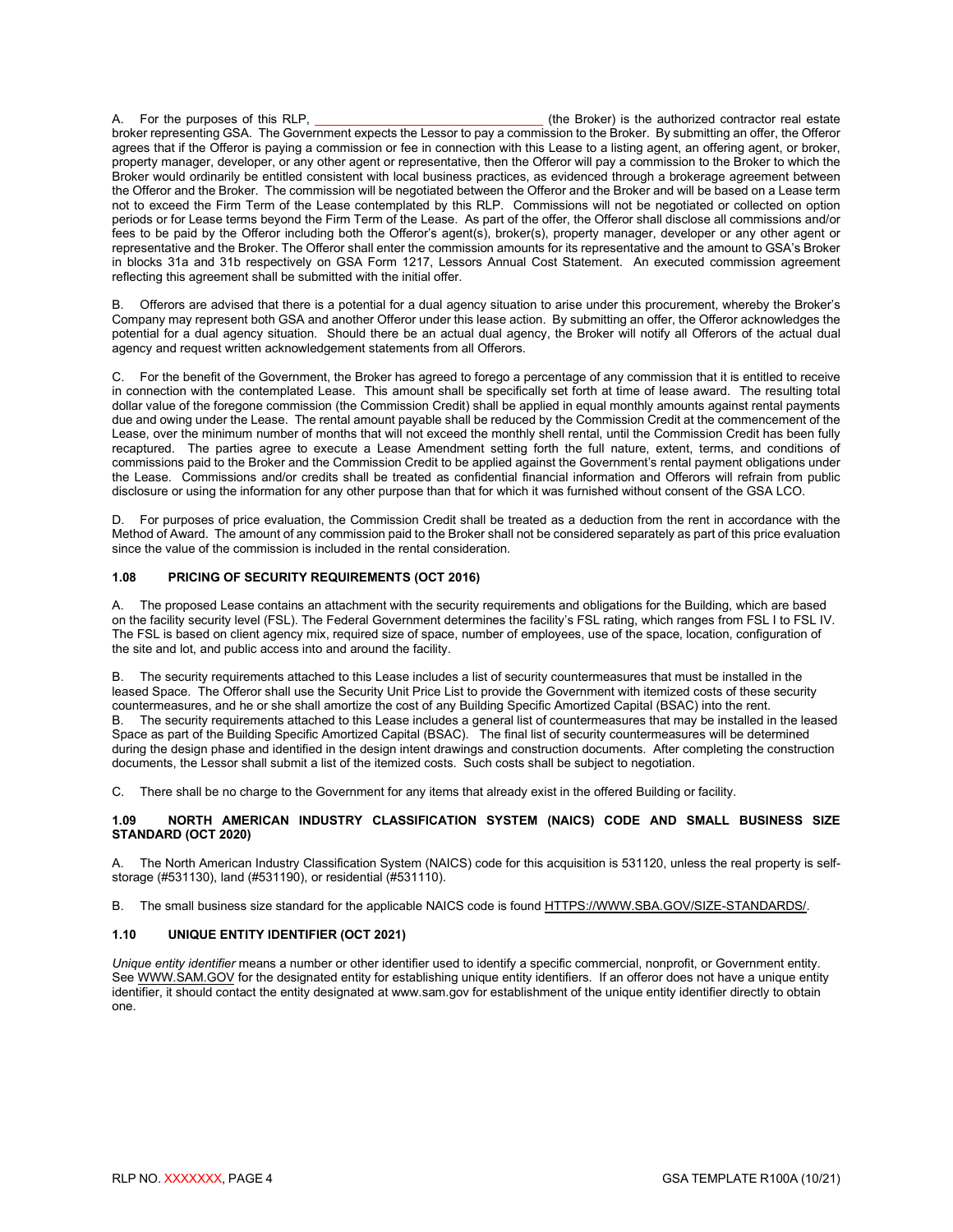# <span id="page-7-0"></span>**SECTION 2 ELIGIBILITY AND PREFERENCES FOR AWARD**

# <span id="page-7-1"></span>**2.01 EFFICIENCY OF LAYOUT (SLAT) (OCT 2020)**

In order to be acceptable for award, the offered Space must provide for an efficient layout as determined by the LCO. To demonstrate potential for efficient layout, GSA may request the Offeror to provide a test fit layout at the Offeror's expense.

# <span id="page-7-2"></span>**2.02 FLOOD PLAINS (OCT 2021)**

A Lease will not be awarded for any offered Property located within a 100-year floodplain unless the Government has determined that there is no practicable alternative. An Offeror may offer less than its entire site in order to exclude a portion of the site that falls within a floodplain, so long as the portion offered meets all the requirements of this RLP and does not impact the Government's full use and enjoyment of the Premises. If an Offeror intends that the offered Property that will become the Premises for purposes of this Lease will be something other than the entire site as recorded in tax or other property records the Offeror shall clearly demarcate the offered Property on its site plan/map submissions and shall propose an adjustment to property taxes on an appropriate pro rata basis. For such an offer, the Government may determine that the offered Property does not adequately avoid development in a 100-year floodplain.

In addition, a Lease will not be awarded for any offered Property adjacent to 100-year floodplain, where such an adjacency would, as determined by the Government, restrict ingress or egress to the Premises in the event of a flood, unless there is no practicable alternative.

# <span id="page-7-3"></span>**SEISMIC SAFETY – MODERATE SEISMICITY (OCT 2021)**

- A. The Government intends to award a Lease to an Offeror of a Building that is in compliance with the Seismic Standards. If an offer is received which is in compliance with the Seismic Standards and the other requirements of this RLP, then other offers which do not comply with the Seismic Standards will not be considered. If none of the offers is in compliance with the Seismic Standards, the LCO will make the award to the Offeror whose offer meets the other requirements of this RLP and provides the best value to the Government, taking into account price, seismic safety and any other award factors specified in this RLP.
- B. An offered Building will be considered to be in compliance with the Seismic Standards if it meets one of the following conditions:
	- 1. The offer includes a representation that the Building will have less than 10,000 ABOA SF of Space leased to the Federal Government upon commencement of the lease term (Seismic Form D),
	- 2. The offer includes a Seismic Certificate certifying that the Building is a Benchmark Building (Seismic Form A).
	- 3. The offer includes a Seismic Certificate based on a Tier I Evaluation showing that the Building meets the Seismic Standards (Seismic Form B). The submission must include the checklists and backup calculations from the Tier 1 Evaluation.
	- 4. The offer includes a Seismic Certificate based on a Tier 2 or Tier 3 Evaluation showing that the Building complies with the Seismic Standards (Seismic Form B). If the certificate is based on a Tier 2 or Tier 3 Evaluation, the data, working papers, calculations and reports from the evaluation must be made available to the Government.
	- 5. The offer includes a commitment to retrofit the Building to satisfy all of the Basic Safety Objective requirements of ASCE/SEI 41 (Seismic Form C, Part 1). If the Offeror proposes to retrofit the Building, the offer must include a Tier 1 report with all supporting documents, a narrative explaining the process and scope of retrofit, and a schedule for the seismic retrofit. The Offeror shall provide a construction schedule, concept design for the seismic upgrade, and supporting documents for the retrofit, including structural calculations, drawings, specifications, and geotechnical report to the Government for review and approval prior to award. The documentation must demonstrate the seismic retrofit will meet the seismic standards and be completed within the time frame required.
	- 6. The offer includes a pre-award commitment to construct a new Building, using local building codes (Seismic Form C, Part 2).
- C. The LCO may allow an Offeror to submit a Seismic Certificate after the deadline for final proposal revisions. However, the LCO is not obligated to delay award in order to enable an Offeror to submit a Seismic Certificate.
- D. **Definitions.** For the purpose of this paragraph:
	- "ASCE/SEI 31" means the American Society of Civil Engineers standard, Seismic Evaluation of Existing Buildings. You can purchase ASCE/SEI from ASCE at (800) 548-2723 or by visiting [HTTP://WWW.ASCE.ORG/PUBLICATIONS/.](http://www.asce.org/publications/)
	- "ASCE/SEI 41" means American Society of Civil Engineers standard, Seismic Rehabilitation of Existing Buildings. You can purchase ASCE/SEI from ASCE at (800) 548-2723 or by visiting [HTTP://WWW.ASCE.ORG/PUBLICATIONS/.](http://www.asce.org/publications/)
	- "Benchmark Building" means a building that was designed and built, or retrofitted, in accordance with the seismic provisions of the applicable codes specified in Section 1.3.1 of RP 8.
	- Engineer" means a professional engineer who is licensed in Civil or Structural Engineering and qualified in the structural design of buildings. They must be licensed in the state where the property is located.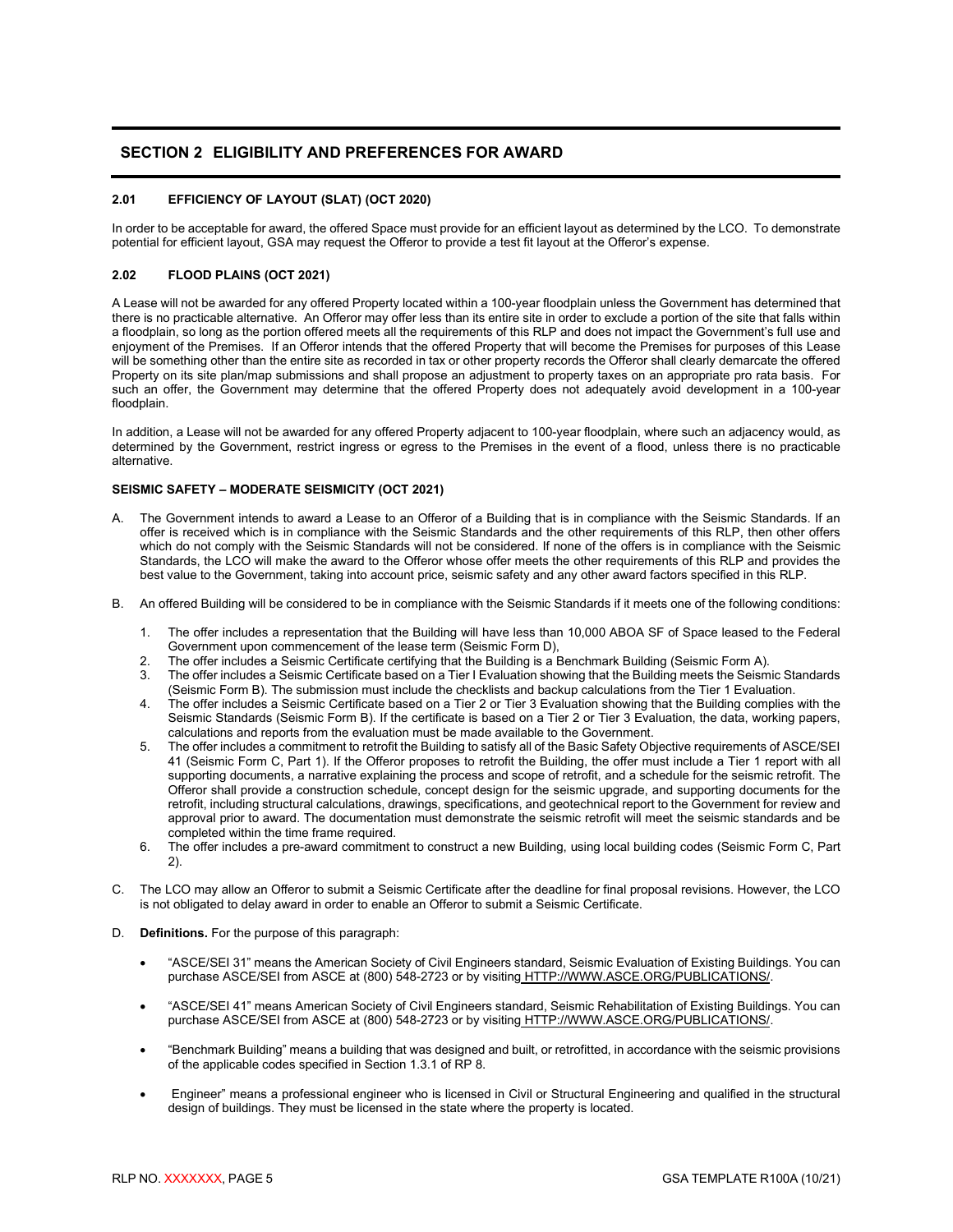- "RP 8" means "*Standards of Seismic Safety for Existing Federally Owned and Leased Buildings ICSSC Recommended Practice 8 (RP 8)*," issued by the Interagency Committee on Seismic Safety in Construction as ICSSC RP 8 and the National Institute of Standards and Technology as NIST GCR 11-917-12. RP 8 can be obtained from Institute of Standards and Technology as NIST GCR 11-917-12. RP 8 can be obtained from [HTTPS://WWW.NIST.GOV/PUBLICATIONS/STANDARDS-SEISMIC-SAFETY-EXISTING-FEDERALLY-OWNED-AND-](https://www.nist.gov/publications/standards-seismic-safety-existing-federally-owned-and-leased-buildings-icssc)[LEASED-BUILDINGS-ICSSC.](https://www.nist.gov/publications/standards-seismic-safety-existing-federally-owned-and-leased-buildings-icssc)
- "Seismic Certificate" means a certificate executed and stamped by an Engineer on the appropriate Certificate of Seismic Compliance form included with this RLP together with any required attachments.
- "Seismic Standards" means the requirements of RP 8 Section 2.2 for Life Safety Performance Level in ASCE/SEI 31 or the Basic Safety Objective in ASCE/SEI 41, unless otherwise specified.
- "Tier 1 Evaluation" means an evaluation by an Engineer in accordance with Chapters 2.0 and 3.0 of ASCE/SEI 31. A Tier 1 Evaluation must include the appropriate Structural, Nonstructural and Geologic Site Hazards and Foundation Checklists.
- "Tier 2 Evaluation" means an evaluation by an Engineer in accordance with Chapter 4.0 of ASCE/SEI 31.
- "Tier 3 Evaluation" means an evaluation by an Engineer in accordance with Chapter 5.0 of ASCE/SEI 31.

#### <span id="page-8-0"></span>**2.04 SEISMIC SAFETY – HIGH SEISMICITY (OCT 2021)**

- A. The Government intends to award a Lease to an Offeror of a Building that is in compliance with the Seismic Standards. If an offer is received which is in compliance with the Seismic Standards and the other requirements of this RLP, then other offers which do not comply with the Seismic Standards must not be considered. If none of the offers is in compliance with the Standards, the LCO will make the award to the Offeror whose offer meets the other requirements of this RLP and provides the best value to the Government, taking into account price, seismic safety and any other award factors specified in this RLP.
- B. An offered Building will be considered to be in compliance with the Seismic Standards if it meets one of the following conditions:
	- 1. The offer includes a representation that the Premises will be in a one-story Building of steel light frame or wood construction with less than 3,000 ABOA SF of space in the Building (Seismic Form D).
	- 2. The offer includes a Seismic Certificate certifying that the Building is a Benchmark Building (Seismic Form A).
	- The offer includes a Seismic Certificate based on a Tier I Evaluation showing that the Building meets the Seismic Standards (Seismic Form B). The submission must include the checklists and backup calculations from the Tier 1 Evaluation.
	- 4. The offer includes a Seismic Certificate based on a Tier 2 or Tier 3 Evaluation showing that the Building complies with the Seismic Standards (Seismic Form B). If the certificate is based on a Tier 2 or Tier 3 Evaluation, the data, working papers, calculations and reports from the evaluation must be made available to the Government.
	- 5. The offer includes a commitment to retrofit the Building to satisfy all of the Basic Safety Objective requirements of ASCE/SEI 41 (Seismic Form C, Part 1). If the Offeror proposes to retrofit the Building, the offer must include a Tier 1 report with all supporting documents, a narrative explaining the process and scope of retrofit and a schedule for the seismic retrofit. The Offeror shall provide a construction schedule, concept design for the seismic upgrade and supporting documents for the retrofit, including structural calculations, drawings, specifications, and geotechnical report to the Government for review and approval prior to award. The documentation must demonstrate the seismic retrofit will meet the seismic standards and be completed within the time frame required.
	- 6. The offer includes a pre-award commitment to construct a new Building, using local building codes (Seismic Form C, Part 2).
- C. The LCO may allow an Offeror to submit a Seismic Certificate after the deadline for final proposal revisions. However, the LCO is not obligated to delay award in order to enable an Offeror to submit a Seismic Certificate.
- D. **Definitions.** For the purpose of this paragraph:
	- "ASCE/SEI 31" means the American Society of Civil Engineers standard, Seismic Evaluation of Existing Buildings. You can purchase ASCE/SEI from ASCE at (800) 548-2723 or by visiting [HTTP://WWW.ASCE.ORG/PUBLICATIONS/.](http://www.asce.org/publications/)
	- "ASCE/SEI 41" means American Society of Civil Engineers standard, Seismic Rehabilitation of Existing Buildings. You can purchase ASCE/SEI from ASCE at (800) 548-2723 or by visiting [HTTP://WWW.ASCE.ORG/PUBLICATIONS/.](http://www.asce.org/publications/)
	- "Benchmark Building" means a building that was designed and built, or retrofitted, in accordance with the seismic provisions of the applicable codes specified in Section 1.3.1 of RP 8.
	- "Engineer" means a professional engineer who is licensed in Civil or Structural Engineering and qualified in the structural design of buildings. They must be licensed in the state where the property is located.
	- "RP 8" means "*Standards of Seismic Safety for Existing Federally Owned and Leased Buildings ICSSC Recommended Practice 8 (RP 8)*," issued by the Interagency Committee on Seismic Safety in Construction as ICSSC RP 8 and the National Institute of Standards and Technology as NIST GCR 11-917-12. RP 8 can be obtained from Institute of Standards and Technology as NIST GCR 11-917-12.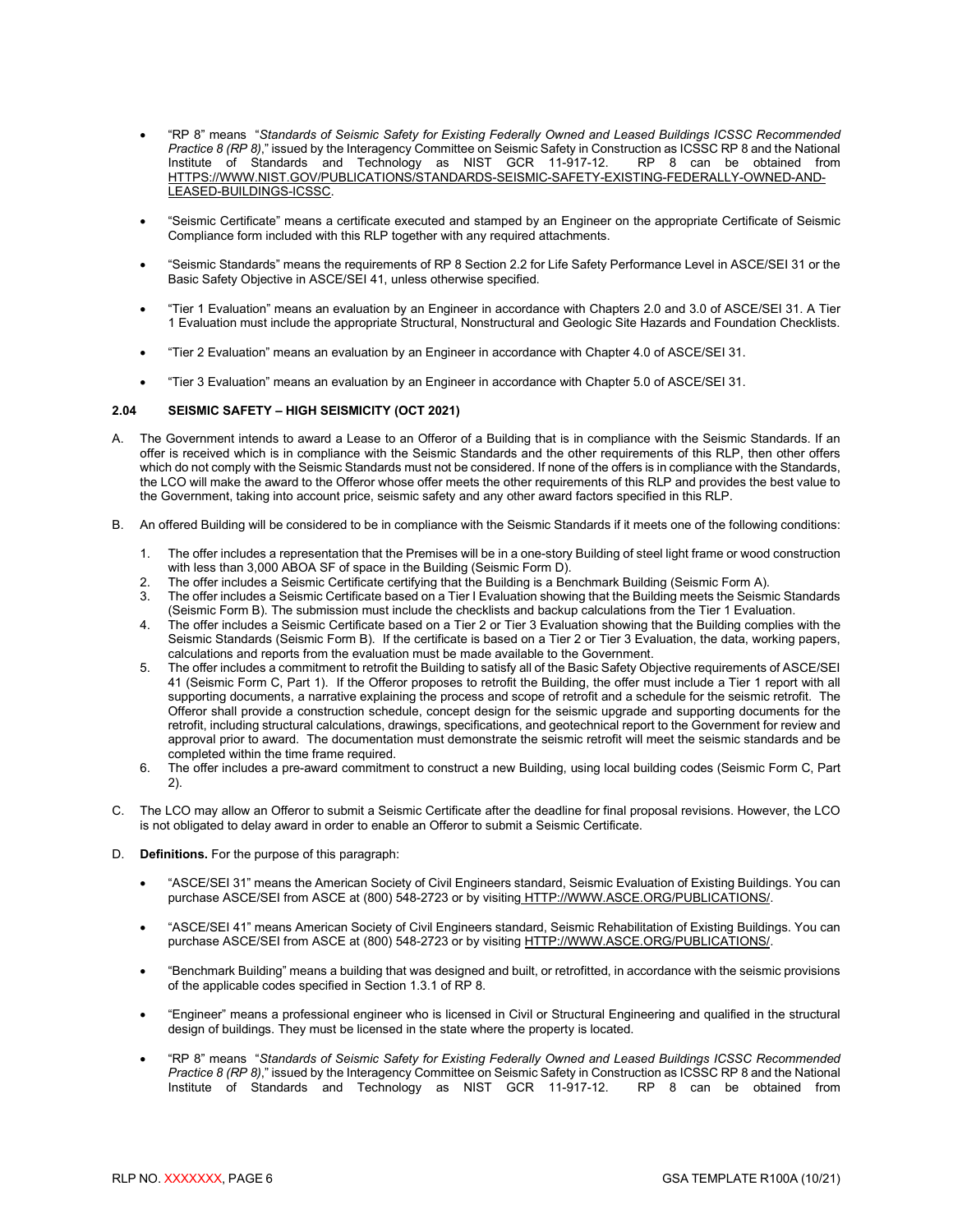#### [HTTPS://WWW.NIST.GOV/PUBLICATIONS/STANDARDS-SEISMIC-SAFETY-EXISTING-FEDERALLY-OWNED-AND-](https://www.nist.gov/publications/standards-seismic-safety-existing-federally-owned-and-leased-buildings-icssc)[LEASED-BUILDINGS-ICSSC.](https://www.nist.gov/publications/standards-seismic-safety-existing-federally-owned-and-leased-buildings-icssc)

- "Seismic Certificate" means a certificate executed and stamped by an Engineer on the appropriate Certificate of Seismic Compliance form included with this RLP together with any required attachments.
- "Seismic Standards" means the requirements of RP 8 Section 2.2 for Life Safety Performance Level in ASCE/SEI 31 or the Basic Safety Objective in ASCE/SEI 41, unless otherwise specified.
- "Tier 1 Evaluation" means an evaluation by an Engineer in accordance with Chapters 2.0 and 3.0 of ASCE/SEI 31. A Tier 1 Evaluation must include the appropriate Structural, Nonstructural and Geologic Site Hazards and Foundation Checklists.
- "Tier 2 Evaluation" means an evaluation by an Engineer in accordance with Chapter 4.0 of ASCE/SEI 31.
- <span id="page-9-0"></span>• "Tier 3 Evaluation" means an evaluation by an Engineer in accordance with Chapter 5.0 of ASCE/SEI 31.

# **2.05 HISTORIC PREFERENCE (SMALL) (SEP 2015)**

The Government will give preference to offers of Space in Historic Properties and/or Historic Districts in accordance with GSAR 552.270-2 HISTORIC PREFERENCE (SEP 2004).

# <span id="page-9-1"></span>**2.06 ENERGY INDEPENDENCE AND SECURITY ACT (OCT 2021)**

A. The Energy Independence and Security Act (EISA) establishes requirements for Government leases relating to energy efficiency standards and potential cost effective energy efficiency and conservation improvements.

B. Unless one of the statutory exceptions listed in sub-paragraph C below applies, GSA may award a lease for a Building only if the Building has earned the ENERGY STAR® label conferred by the U.S. Environmental Protection Agency (EPA) within the most recent year prior to the due date for final proposal revisions. The term "most recent year" means that the date of award of the ENERGY STAR® label by EPA must not be more than 1 year prior to the due date of final proposal revisions. For example, an ENERGY STAR® label awarded by EPA on October 1, 2010, is valid for all lease procurements where final proposal revisions are due on or before September 30, 2011. In lieu of the above, all new Buildings being specifically constructed for the Government must achieve an ENERGY STAR® label within 18 months after occupancy by the Government. In addition, Offerors of the following Buildings shall also have up to 18 months after occupancy by the Government, or as soon thereafter as the Building is eligible for Energy Star® consideration, to achieve an Energy Star® label: 1) All existing Buildings that have had an Energy Star® label but are unable to obtain a label in the most recent year (i.e., within 12 months prior to the due date for final proposal revisions) because of insufficient occupancy; 2) Newly built Buildings that have used Energy® Star's Target Finder tool and either achieved a "Designed to Earn the Energy Star®" certification or received an unofficial score (in strict adherence to Target Finder's usage instructions, including the use of required energy modeling) of 75 or higher prior to the due date for final proposal revisions and who are unable to obtain a label in the most recent year because of insufficient occupancy; 3) An existing Building that is unable to obtain a label because of insufficient occupancy but that can produce an indication, through the use of energy modeling or past utility and occupancy data input into Energy Star's® Portfolio Manager tool or Target Finder, that it can receive an unofficial score of 75 or higher using all other requirements of Target Finder or Portfolio Manager, except for actual data from the most recent year. ENERGY STAR® tools and resources can be found at HTTPS://WWW.ENERGYSTAR.GOV/BUILDINGS/TOOLS-AND-RESOURCES.

C. EISA allows a Federal agency to lease Space in a Building that does not have an ENERGY STAR® Label if:

1. No Space is offered in a Building with an ENERGY STAR® Label that meets RLP requirements, including locational needs;

2. The agency will remain in a Building it currently occupies;

3. The Lease will be in a Building of historical, architectural, or cultural significance listed or eligible to be listed on the National Register of Historic Places; or

4. The Lease is for 10,000 RSF or less.

D. If one or more of the statutory exceptions applies, and the offered Space is not in a Building that has earned the ENERGY STAR® Label within one year prior to the due date for final proposal revisions, Offerors are required to include in their lease proposal an agreement to renovate the Building for all energy efficiency and conservation improvements that it has determined would be cost effective over the Firm Term of the Lease, if any, prior to acceptance of the Space (or not later than one year after the Lease Award Date of a succeeding or superseding lease). Such improvements may consist of, but are not limited to, the following:

1. Heating, Ventilating, and Air Conditioning (HVAC) upgrades, including boilers, chillers, and Building Automation System (BAS)/Monitoring**/**Control System (EMCS).

2. Lighting Improvements.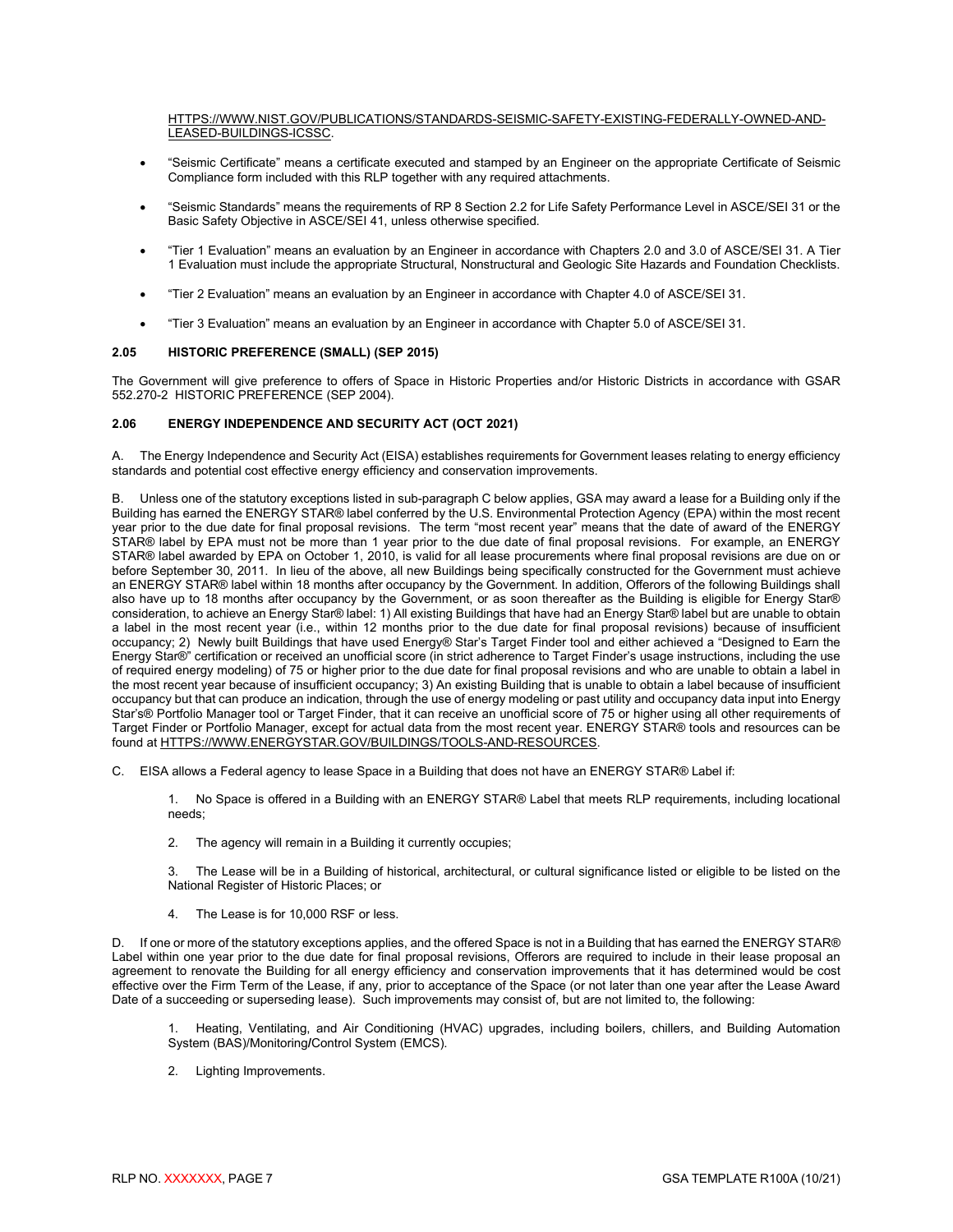3. Building Envelope Modifications.

**NOTE:** Additional information can be found on http:/**/**www.gsa.gov**/**leasing under "Green Leasing."

E. The term "cost effective" means an improvement that will result in substantial operational cost savings to the landlord by reducing electricity or fossil fuel consumption, water, or other utility costs. The term "operational cost savings" means a reduction in operational costs to the landlord through the application of Building improvements that achieve cost savings over the Firm Term of the Lease sufficient to pay the incremental additional costs of making the Building improvements.

F. Instructions for obtaining an ENERGY STAR® Label are provided at http://www.energystar.gov/buildings/facility-owners-andmanagers/existing-buildings/earn-recognition/energy-star-certification (use "Portfolio Manager" to apply). ENERGY STAR® tools and resources can be found at [HTTPS://WWW.ENERGYSTAR.GOV/BUILDINGS/TOOLS-AND-RESOURCES.](https://www.energystar.gov/BUILDINGS/TOOLS-AND-RESOURCES) The ENERGY STAR®<br>Building Upgrade Manual (http://www.energystar.gov/buildings/facility-owners-and-managers/existing-buildings/save-Building Upgrade Manual (http://www.energystar.gov/buildings/facility-owners-and-managers/existing-buildings/saveenergy/comprehensive-approach/energy-star) and Building Upgrade Value Calculator (http://www.energystar.gov/buildings/toolsand-resources/building-upgrade-value-calculator) are tools which can be useful in considering energy efficiency and conservation improvements to Buildings.

G. If one or more of the statutory exceptions applies, and the offered Space is not in a Building that has earned the ENERGY STAR® Label within one year prior to the due date for final proposal revisions, the successful Offeror will be excused from performing any agreed-to energy efficiency and conservation renovations, and benchmarking with public disclosure (as provided in (I) below, if it obtains the ENERGY STAR® Label prior to the Government's acceptance of the Space (or not later than one year after the Lease Award Date for succeeding and superseding leases).

H. If no improvements are proposed, the Offeror must demonstrate to the Government using the ENERGY STAR® Online Tools why no energy efficiency and conservation improvements are cost effective. If such explanation is unreasonable, the offer may be rejected.

I. As described in Section 3 of the Lease, successful Offerors meeting one of the statutory exceptions above must agree to benchmark and publicly disclose the Building's current ENERGY STAR® score, using EPA's Portfolio Manager online software application. See the Lease for additional details.

J. All new Buildings being specifically constructed for the Government must achieve the ENERGY STAR® Label within 18 months after occupancy by the Government.

K. As part of the cost effective upgrades specified under sub-paragraph D above, existing lighting systems must be upgraded to meet or exceed the stated lighting specifications in the Lease unless, with respect to upgrades otherwise in excess of the minimum stated requirements, Offeror can demonstrate, using the Building Upgrade Value Calculator discussed above, that such additional upgrades are not cost effective over the Firm Term of the Lease.

#### <span id="page-10-0"></span>**2.07 DUE DILIGENCE AND NATIONAL ENVIRONMENTAL POLICY ACT REQUIREMENTS - RLP (SEP 2014)**

A. Environmental Due Diligence

1. At the direction of the LCO, the Offeror must provide, at the Offeror's sole cost and expense, a current Phase I Environmental Site Assessment (ESA), using the American Society for Testing and Materials (ASTM) Standard E1527-13 and timeline, as such standard may be revised from time to time. In accordance with ASTM standards, the study must be performed by an environmental professional with qualifications that meet ASTM standards. This Phase I ESA must be prepared with a focus on the Government being the "user" of the Phase I, as the term "user" is defined in E1527-13. Failure to submit the required study may result in dismissal from consideration.

2. If the Phase I ESA identifies any recognized environmental conditions (RECs), the Offeror will be responsible for addressing such RECs, at its sole cost and expense, including performing any necessary Phase II ESA (using ASTM Standard E1903-11), performing any necessary cleanup actions in accordance with federal and state standards and requirements and submitting a proposed schedule for complying with these obligations. The Government will evaluate whether the nature of any of the RECs, the results of the Phase II, any completed cleanup, and the proposed schedule meet the Government's needs.

#### B. National Environmental Policy Act

1. While the Offeror is responsible for performing all environmental due diligence studies of the offered Property, the Government is responsible for compliance with NEPA, whether in whole or in part, on its own or with the assistance of the Offerors. NEPA requires federal agencies to consider the effects of their actions on the quality of the human environment as part of the federal decision making process and, to that end, the Government's obligations may, and in some cases will, be augmented by the Offerors as described in greater detail in the RLP.

2. The Government may either request information from the Offerors to help it meet its obligations under NEPA or share information provided in response to this provision with federal, state and local regulatory agencies as part of its compliance responsibilities under NEPA and other applicable federal, state and local environmental laws and regulations. Further consultation with these regulatory agencies may be necessary as part of the NEPA process.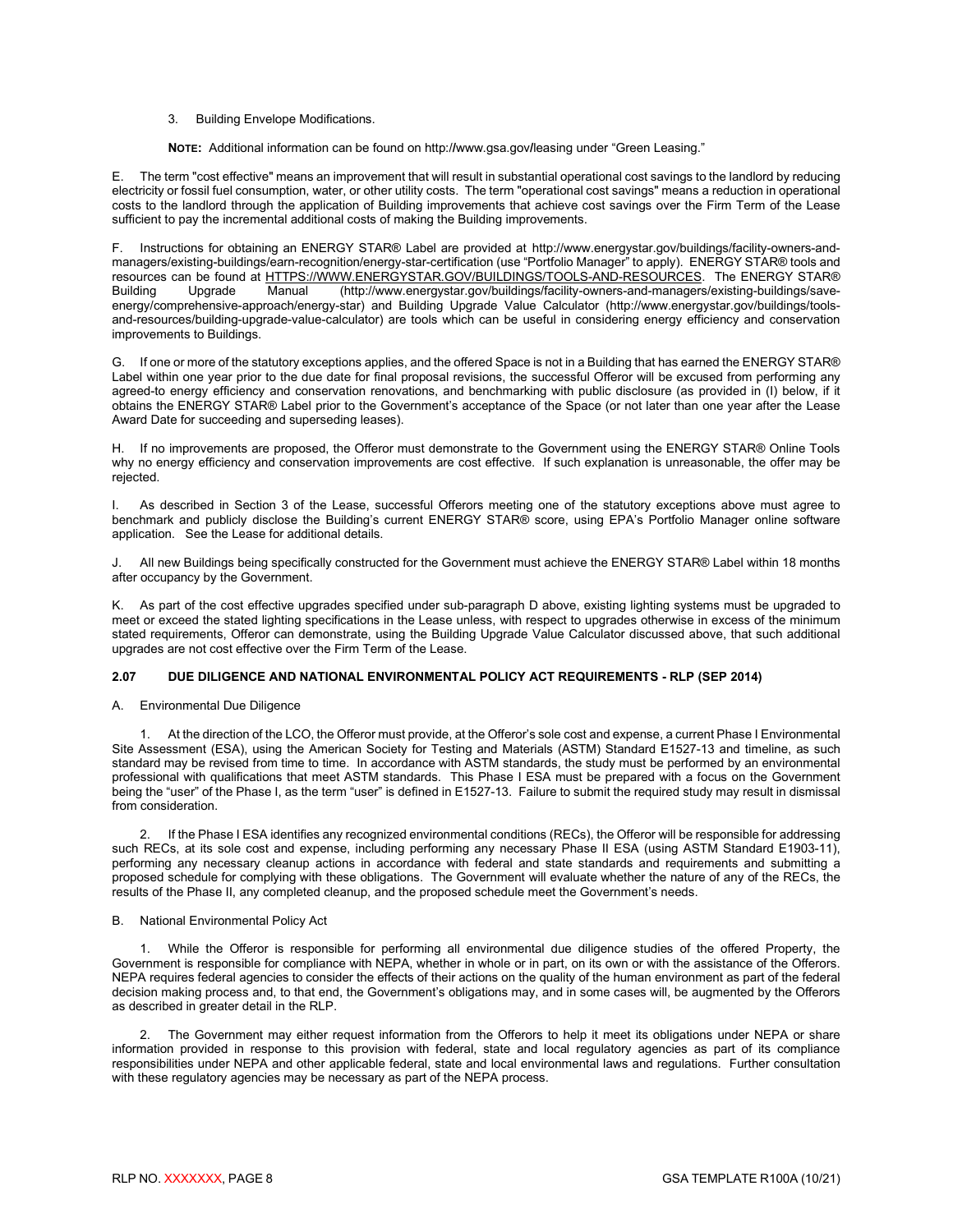3. The Offerors are advised that the Government may be required to release the location of each offered site and other building specific information in public hearings or in public NEPA documents. By submitting an offer in response to this RLP and without the need for any further documentation, the Offeror acknowledges and consents to such release.

The Government reserves the right to reject any offer where (i) the NEPA-related documentation provided by the Offeror for the offered Property is inadequate, (ii) the offer entails unacceptably adverse impacts on the human environment, (iii) the identified adverse impacts cannot be readily mitigated, or (iv) the level of NEPA analysis is more extensive than is acceptable to the Government (*e.g.*, offers must be of a nature that would allow NEPA to be satisfied by preparation of a Categorical Exclusion (CATEX) NEPA study or an Environmental Assessment (EA) with or without mandatory mitigation).

5. An Offeror must allow the Government access to the offered Property to conduct studies in furtherance of NEPA compliance. This requires research and field surveys to assess the potential impacts to the natural, social and cultural environments. Any recent studies previously conducted by the Offeror may be submitted to be included in the NEPA process.

6. The Government will not proceed with Lease award until the NEPA process is complete as evidenced by the Government's issuance of a completed CATEX, EA or Environmental Impact Statement. Upon Lease award, any mitigation measures, whether optional or mandatory, identified and adopted by the Government will become Lease obligations. All costs and expenses for development of design alternatives, mitigation measures and review submittals for work to be performed under the Lease will be the sole responsibility of Lessor.

# <span id="page-11-0"></span>**2.08 NATIONAL HISTORIC PRESERVATION ACT REQUIREMENTS - RLP (SMALL) (OCT 2020)**

The Government is responsible for complying with section 106 of the National Historic Preservation Act of 1966, as amended, 54 U.S.C. § 306108 (Section 106). An Offeror must allow the Government access to the offered Property to conduct studies in furtherance of the Section 106 compliance.

B. If the Government determines that the leasing action could affect historic property, the Offeror of any Property that the Government determines could affect historic property will be required to retain, at its sole cost and expense, the services of a preservation architect who meets or exceeds the *Secretary of the Interior's Professional Qualifications Standards for Historic Architecture*, as amended and annotated and previously published in the Code of Federal Regulations, 36 C.F.R. part 61, and the GSA's Qualification Requirements for Preservation Architects and Other Specialists. [HTTPS://WWW.GSA.GOV/REAL-ESTATE/HISTORIC-PRESERVATION/HISTORIC-PRESERVATION-POLICY-](https://www.gsa.gov/real-estate/historic-preservation/historic-preservation-policy-tools/preservation-tools-resources/proof-of-competency-other-documentation)[TOOLS/PRESERVATION-TOOLS-RESOURCES/PROOF-OF-COMPETENCY-OTHER-DOCUMENTATION](https://www.gsa.gov/real-estate/historic-preservation/historic-preservation-policy-tools/preservation-tools-resources/proof-of-competency-other-documentation)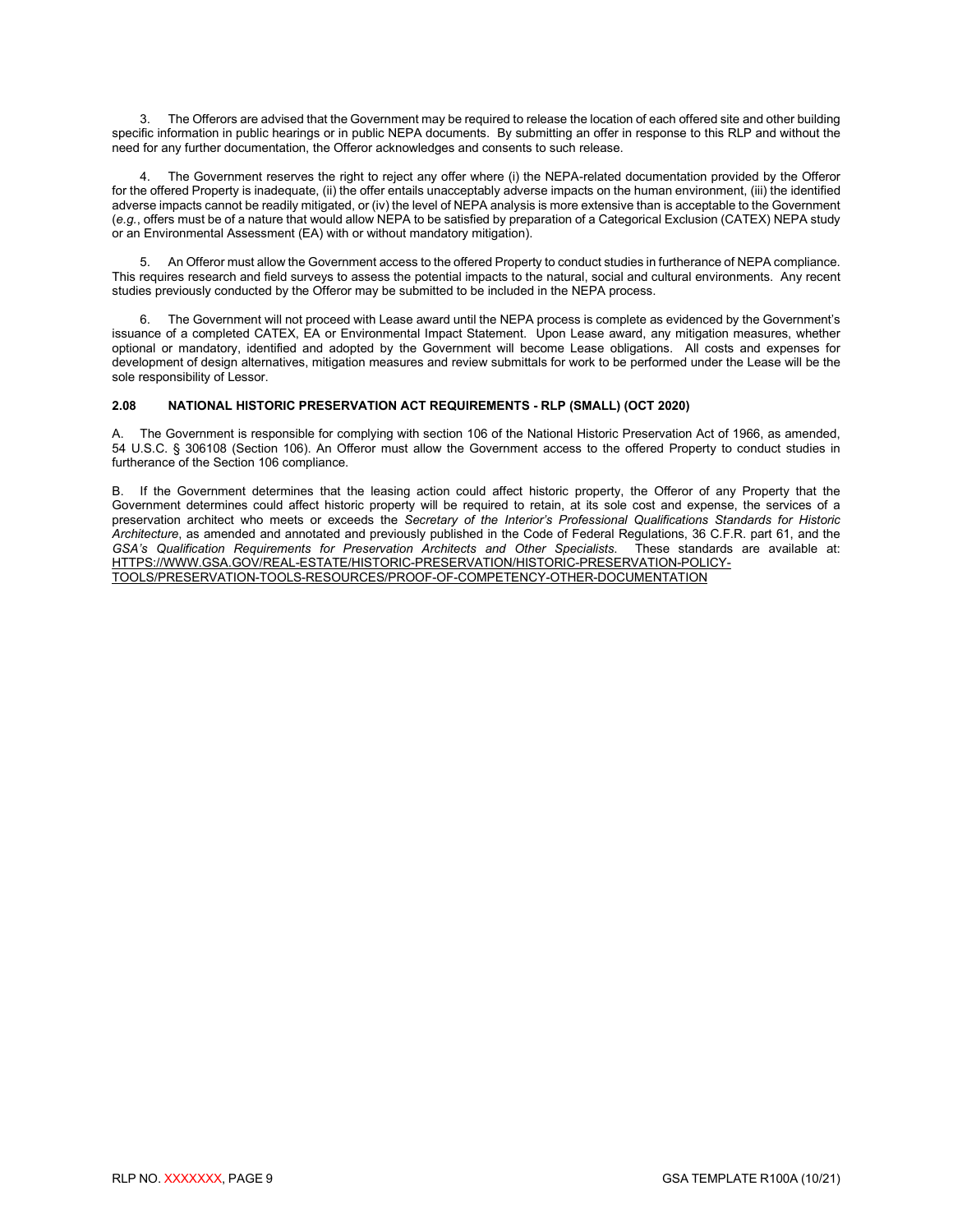# <span id="page-12-0"></span>**SECTION 3 HOW TO OFFER**

# <span id="page-12-1"></span>**3.01 GENERAL INSTRUCTIONS (SLAT) (OCT 2020)**

Offeror shall prepare a complete offer, using the forms provided with this RLP, and submit the completed lease proposal package to the Government as indicated below. The Government will evaluate the offers received as outlined below and further described in this section.

#### **Step 1: Offer Submittal**

Offeror shall submit an offer using the instructions in paragraph 3.02 Receipt of Lease Proposals (SLAT) and 3.03 Step 1: Offer Submittal (SLAT). The LCO will evaluate the offers that are received by the due date identified for submission of offers in this RLP. The LCO may elect to proceed based on initial offers or to conduct negotiations in accordance with paragraph 4.01 Negotiations (SLAT). The Offeror whose offer is identified as the apparent lowest priced offer and is otherwise responsive to the terms identified in the solicitation will proceed to step 2. Proceeding to step 2 does not constitute award of a contract.

#### **Step 2: Due Diligence**

The Offeror with the apparent lowest priced offer shall be notified by the LCO and requested to submit the information requested in paragraph 3.04 Step 2: Due Diligence - Additional Submittals (SLAT), in addition to signing the Lease form which will be completed with the details of the Offeror's price submittal. No further discussions will occur between the Government and the apparent lowest priced offeror regarding the Additional Submittals.

Should the Offeror submitting the apparent lowest priced offer fail to complete any of the requirements of the solicitation or, upon further review be found to not meet the requirements of the solicitation during any part of the evaluation process, the LCO will consider other offers received in response to the solicitation.

#### **Building Tour**

As part of the Government's due diligence review of the offer, the LCO may notify the Offeror of the date and time for the Government to physically tour the building.

#### **Award**

Upon completion of the Government's review of the apparent lowest priced offer's Due Diligence – Additional Submittals and a determination that the offer meets the requirements of the solicitation, the LCO will counter-sign the Lease document and furnish notification of execution to the Offeror. This execution and notification by the LCO shall constitute award of a contract.

#### <span id="page-12-2"></span>**3.02 RECEIPT OF LEASE PROPOSALS (SLAT) (OCT 2021)**

A. Online method - Submission through Lease Offer Platform (LOP):

1. Unless otherwise authorized by the LCO or his/her designated representative, offers may only be submitted electronically to GSA using the Lease Offer Platform/Requirement Specific Acquisition Platform (LOP/RSAP) located at https://lop.gsa.gov/RSAP. LOP enables Offerors to electronically offer space for lease to the Federal Government. The offer submission process is web-enabled, allowing all registered participants to submit and update offers to lease space to the Government in response to a single RLP for a specific space requirement.

2. In order to be considered for award, offers conforming to the requirements of the RLP shall be submitted through LOP/RSAP no later than **[date], [time] [time zone]**.

3. Offerors must submit all documentation identified in this RLP using the LOP/RSAP Application. The LOP/RSAP generates the Lessor's Annual Cost Statement (GSA Form 1217) and Proposal to Lease Space (GSA Form 1364) based on the entered data. These auto-populated forms are available for review at the end of the Application workflow and should be uploaded by the Offeror as part of his/her offer; there is no need for the Offeror to manually complete the attached blank version of these two forms. Any subsequent revisions to offer documents must be submitted through the LOP platform. There is no paper-based submission process under this RLP and paper submissions will not be considered, unless otherwise authorized by the LCO.

# <span id="page-12-3"></span>**3.03 STEP 1: OFFER SUBMITTAL (SLAT) (OCT 2021)**

Offeror shall provide the following information:

#### **A. Price Offer**

- 1. GSA Form 1217, Lessor's Annual Cost Statement. Complete all sections of the 1217.
- 2. GSA Form 1364, Proposal to Lease Space. Complete all sections of the 1364, including, but not limited to: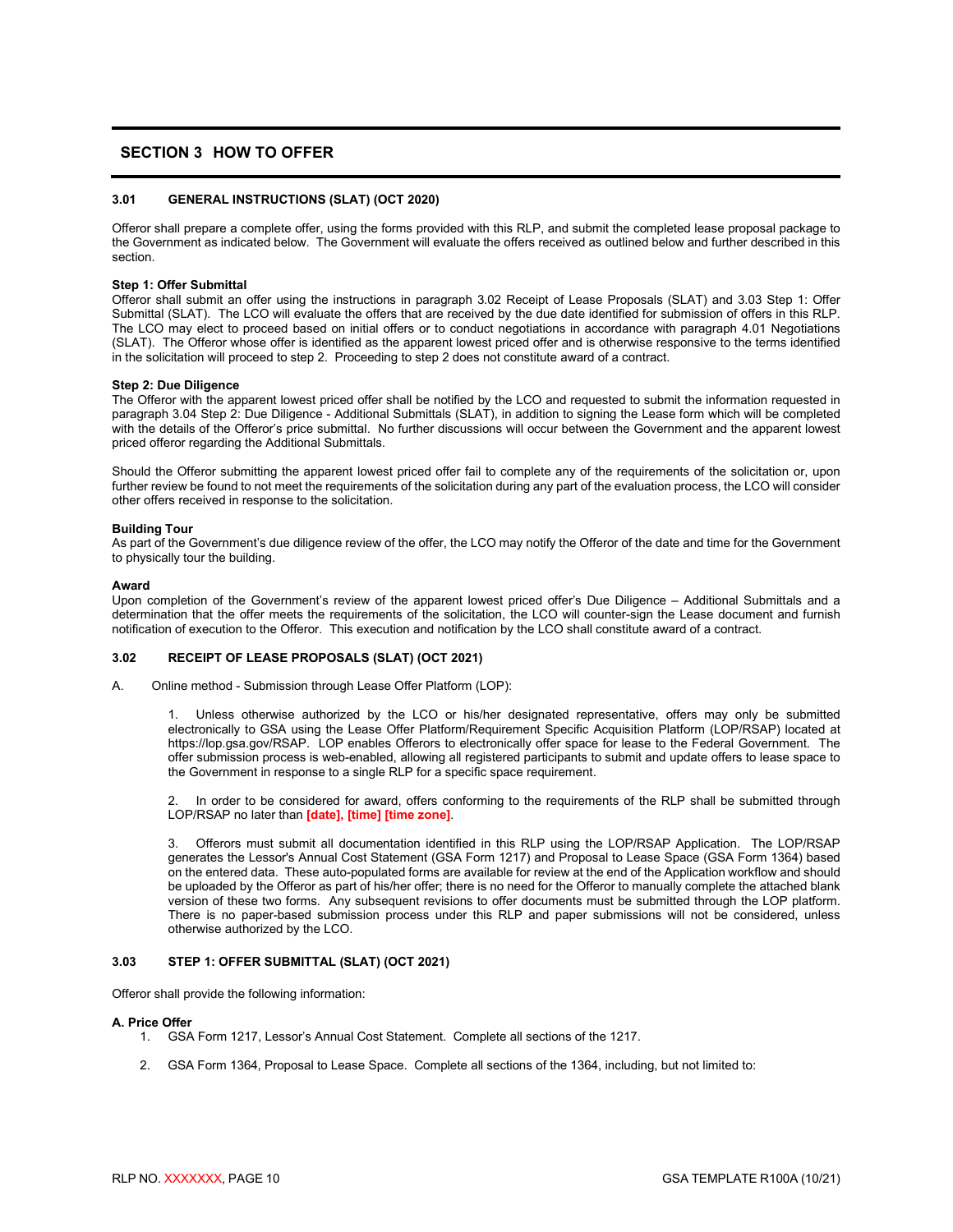a. A fully serviced Lease rate (gross rate) per ABOA and RSF, clearly itemizing the total Building shell rental, TI rate, Building Specific Amortized Capital (BSAC) rate, operating costs, and parking (itemizing all costs of parking above base local code requirements or otherwise already included in shell rent).

b. Improvements. All improvements in the base Building, lobbies, common areas, and core areas shall be provided by the Lessor, at the Lessor's expense. This Building shell rental rate shall also include, but is not limited to, property financing (exclusive of TIs and BSAC), insurance, taxes, management, profit, etc., for the Building. The Building shell rental rate shall also include all basic Building systems and common area buildout, including base Building lobbies, common areas, core areas, etc., exclusive of the ABOA Space offered as required in this RLP.

c. The annual cost per ABOA and rentable square foot (RSF) for the cost of services and utilities for ABOA and RSF, respectively. This equals line 27 of GSA Form 1217, Lessor's Annual Cost Statement, divided by the Building size (shown on the top of both GSA Form 1364, Proposal to Lease Space, and Form 1217) for ABOA and RSF, respectively.

The annual rent to amortize the Tenant Improvements. Such amortization shall be expressed as a cost per ABOA and RSF per year. This shall be all alterations for the Space above the Building shell and BSAC build-out. Such alterations shall be described and identified in the drawings used to construct the Space. If the Offeror chooses to amortize the TI for a period exceeding the Firm Term of the Lease, the Offeror shall indicate the extended time in the offer. If the Government terminates the Lease after the Firm Term or does not otherwise renew or extend the term beyond the Firm Term, the Government shall not be liable for any unamortized TI costs resulting from an extended amortization period.

e. The annual rent to amortize the Building Specific Amortized Capital (BSAC) costs, if any. Such amortization shall be expressed as a rate per ABOA and RSF per year. Refer to the security requirements attached to the Lease.

f. A shell rate per ABOA and RSF for that portion of the lease term extending beyond the Firm Term. The rate proposed for this portion of the term shall not reflect any TIs or BSAC as they will have been fully amortized over the Firm Term.

g. An hourly overtime rate for overtime use of heating and cooling, and, if applicable, Adjustment for Reduced Services. NOTE: Refer to the Lease document for additional guidance.

h. Adjustment for Vacant Leased Premises. NOTE: Refer to the Lease document for additional guidance.

i. Lessor's Fees to complete Tenant Improvements. Provide a listing of proposed (i) Lessor's Project Management fee and (ii) Lessor's A/E design costs to prepare construction documents, to complete the Tenant Improvements. State the basis for determining each component, (e.g. flat fee, cost per ABOA SF, etc.). State any assumptions used to compute the dollar costs for each fee component.

j. Rent concessions being offered. Indicate either on the GSA Form 1364 Proposal to Lease Space or in separate correspondence.

Compensation (expressed as %) to Offeror's broker and/or representative arising from an agreement between the Offeror and the Offeror's representative, agent(s), broker(s), property manager, developer, employee, or any other agent or representative in connection with the Lease contemplated herein shall be entered in block 26.b., and if GSA is using a Tenant Representative Broker, compensation (expressed as %) to GSA's Broker reflecting the agreement between Offeror and GSA's Broker, shall be entered in block 26.a.

l. If the Offeror requests any deviations, all deviations must be documented on Form 1364 in block labeled "Additional Remarks or Conditions with Respect to this Offer." If the Offeror requests any deviations, GSA at its sole discretion will make the decision whether to accept the deviation.

3. Security Unit Price List. The Offeror shall use the Security Unit Price list to provide a cost breakdown of the security countermeasures, which were outlined in the security requirements attachment. The Security Unit Price list includes various improvements and services to be provided by the Lessor. Each item is classified as part of the shell, tenant improvements, or BSAC. There shall be no charge to the Government for any items that already exist in the offered Building or facility.

4. TI Unit Price List

5. Any Brokerage Commission Agreement between GSA's Tenant Representative and the Lessor for commissions identified in the GSA Form 1217

# **B. Initial Documentation**

As part of the Step 1 offer submission process, Offerors must submit the following:

- 1. Scaled floorplans of the offered Space(s)
- 2. A plan and short narrative as necessary to explain how the Offeror will meet the parking requirements.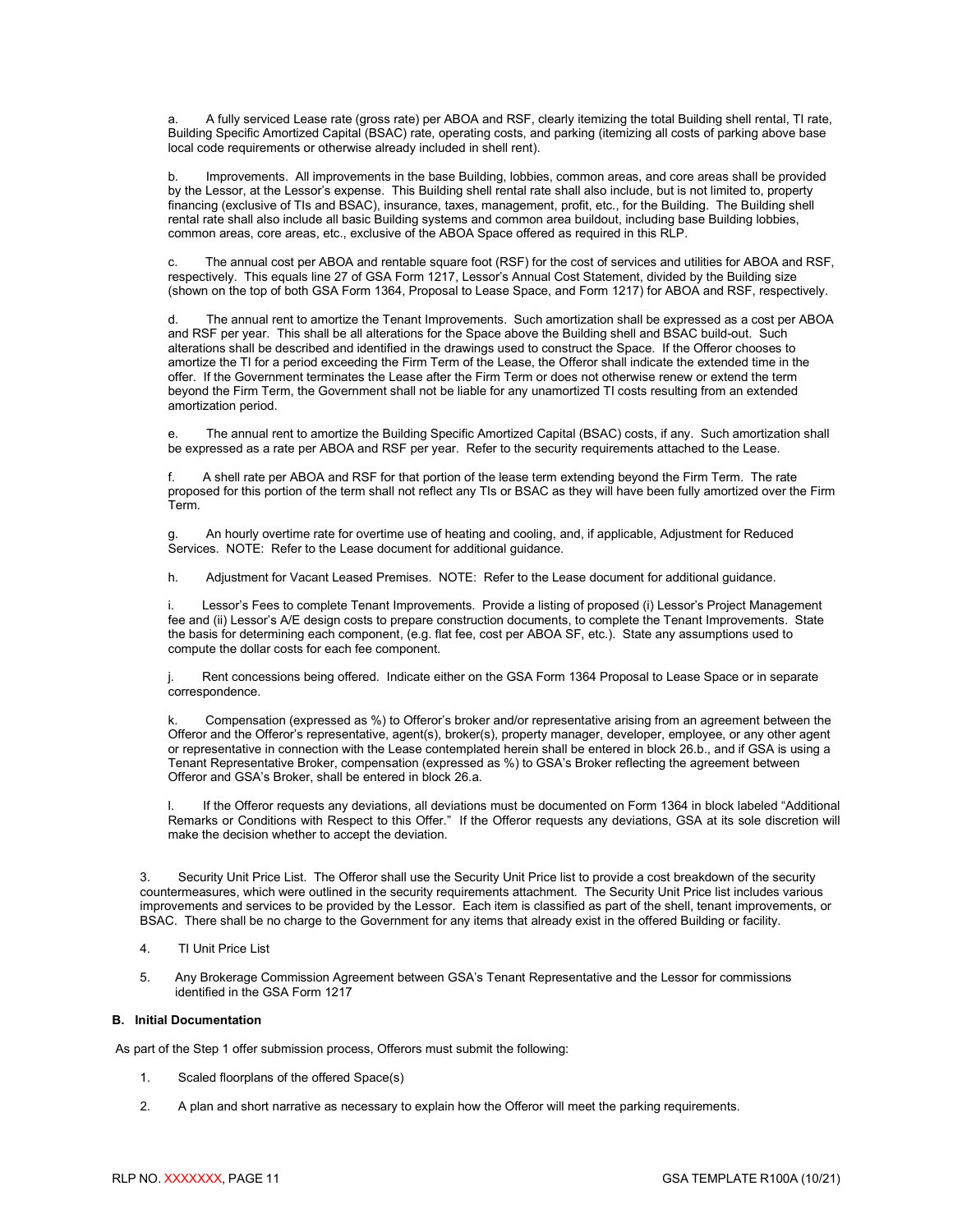3. Authorization from the ownership entity to submit an offer on the ownership entity's behalf, if the offeror is not the owner of the Property.

4. If the Offeror does not yet have a vested interest in the Property, but rather has a written agreement to acquire an interest, then the Offeror shall submit a fully executed copy of the written agreement with its offer, together with a statement from the current owner that the agreement is in full force and effect and that the Offeror has performed all conditions precedent to closing, or other form of documentation satisfactory to the LCO prior to award. These submittals must remain current. The Offeror is required to submit updated documents as required.

5. Additional offeror attachments, such as the Acknowledgements of Multiple Representation (by broker or agent),.

6. Riders, Clarifications to Offer, Exceptions to Offer and other additions, deletions, or changes to the terms of the RLP may not be accepted by the Government and may cause the Offeror to be excluded from further consideration.

7. If applicable, evidence of seismic safety compliance as required in Section 2 of this RLP.

8. Due to COVID-19 pandemic conditions, an on-site physical tour of the offered Property may not be practical. At the LCO's discretion, additional Offer submittals may be requested to include pictures, video(s), and/or a building representative conducting a walkthrough with a virtual or online meeting option provided by GSA. In these instances, additional guidance will be more particularly set forth by the LCO.

| <b>STEP 1: PRICE SUBMITTAL LIST OF DOCUMENTS</b>                                                     |
|------------------------------------------------------------------------------------------------------|
| Proposal to Lease Space (GSA Form 1364)                                                              |
| Lessor's Annual Cost Statement (GSA Form 1217)                                                       |
| Scaled Floorplan showing the offered Space                                                           |
| Parking Plan                                                                                         |
| Authorization to submit offer on behalf of ownership (if Offeror is not the owner)                   |
| Fully executed copy of contract to acquire an interest in the Property (if Offeror is not the owner) |
| Evidence of seismic compliance                                                                       |
| <b>Security Unit Price List</b>                                                                      |
| <b>TI Unit Price List</b>                                                                            |
| <b>Commission Agreement</b>                                                                          |

# <span id="page-14-0"></span>**3.04 STEP 2: DUE DILIGENCE - ADDITIONAL SUBMITTALS (SLAT) (OCT 2021)**

A. If identified as the apparent lowest priced Offeror, the LCO will request the following items which shall be submitted in a timely manner as determined by the LCO:

Satisfactory evidence of at least a conditional commitment of funds in an amount necessary to prepare the Space, including Shell, TI, and BSAC improvements. Such commitments shall be signed by an authorized bank officer, or other legally authorized financing official, and at a minimum shall state: amount of loan, term in years, annual percentage rate, and length of loan commitment. Alternatively, if the Offeror is self-financing, Offeror must demonstrate, to the satisfaction of the LCO, that it has adequate financial resources to self-finance the necessary improvements, e.g., income statements, cash flow statements, balance sheets, three (3) months of bank statements showing sufficient on hand stable cash reserves to fund the improvements, letter from the entity's financial officer.

2. Evidence that the Property is zoned in compliance with local zoning laws, including evidence of variances, if any, approved by the proper local authority. If the current zoning is not in compliance, the Offeror must submit a plan and time schedule outlining how they will obtain all necessary zoning approvals prior to construction and how long the necessary zoning approvals will take.

3. Evidence of ownership or control of Building or site. If the Offeror owns the Property being offered or has a long- term leasehold interest, the deed or lease must be submitted to the LCO evidencing the Offeror's stated interest in the Property and any encumbrances on the Property.

4. Required Proof of Signing Authority: As a condition of lease award, the Government will require one of the following forms of proof of signing authority before the Government executes the Lease:

a. Corporation – Copy of Articles of Incorporation and bylaws. In addition, a copy of the resolution, signed by the necessary directors of the corporation authorizing the corporate officer who will sign the lease to bind the corporation to the Lease.

b. Partnership -- Copy of Partnership Agreement, Statement of Partnership, or Statement of Limited Partnership and evidence of authority of signatory to bind the partnership if not expressly authorized by the Partnership Agreement.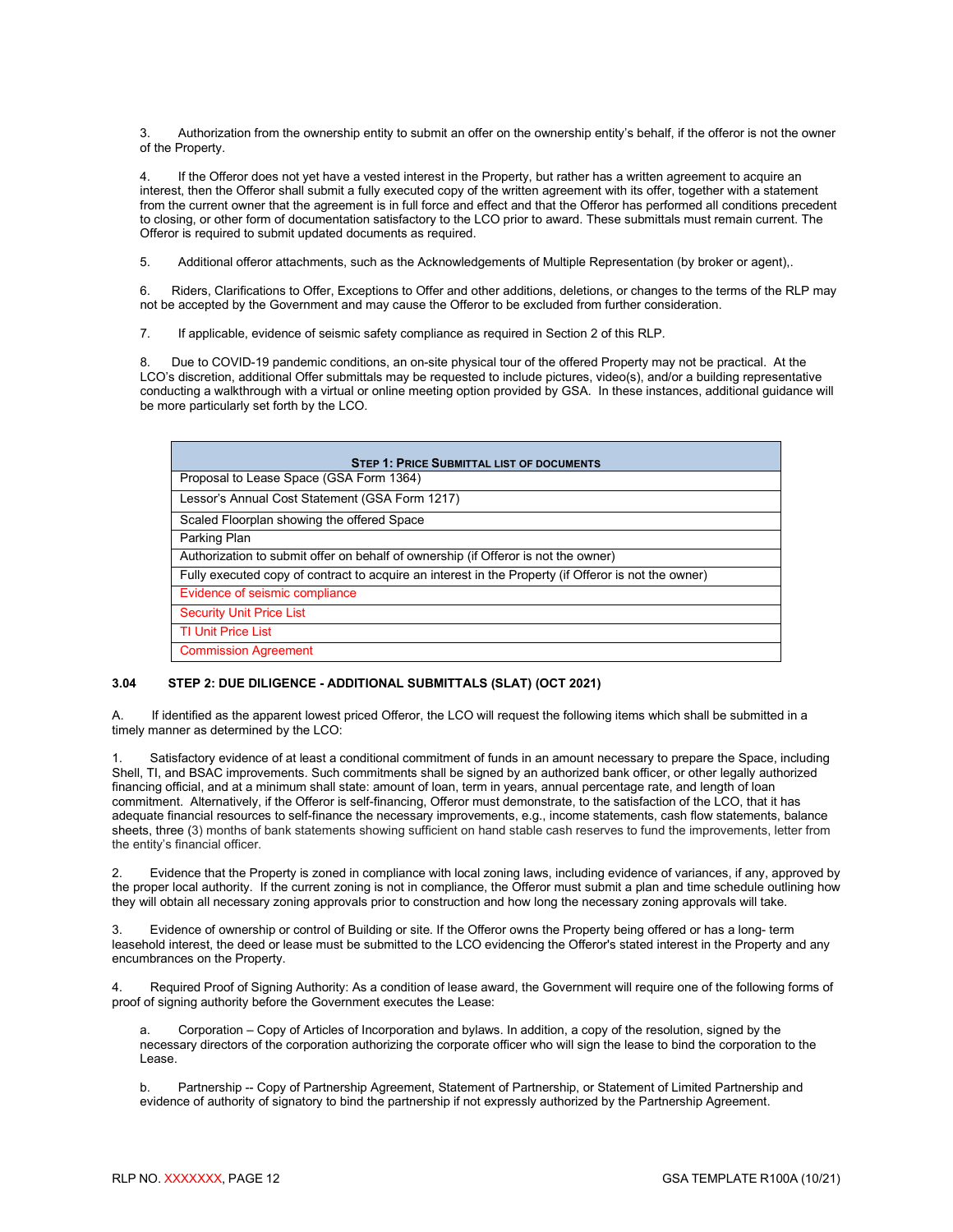c. Limited Liability Company – Copy of the Articles of Organization and Operating Agreement, Also, evidence of the authority of the signing manager (if company is manager owned) or member (if the company is member managed) to sign, if not expressly authorized by the Articles of Organization and/or Operating Agreement.

d. Joint Venture -- Copy of Joint Venture Agreement and evidence of authority of signatory to bind the Joint Venture to the Lease.

If claiming an historic preference in accordance with the Historic Preference paragraph in RLP Section 2, Eligibility and Preferences for Award, Offeror must submit one of the following as documentation that the Property is historic or the site of the offered Property is within a Historic District: a letter from the National Park Service stating that the Property is listed in the National Register of Historic Places (NRHP) or eligible for listing, with a date of the listing/decision; a letter from the State Historic Preservation Office stating that the Property is listed in the(NRHP, or on a statewide register, or eligible for inclusion, with a date of the listing/decision; or, the NRHP Identification Number and date of listing available from the NRHP Database found at www.nps.gov/nr.

6. If there is a potential for conflict of interest because of a single agent representing multiple owners, present evidence that the agent disclosed the multiple representation to each entity and has authorization from each ownership entity offering in response to this RLP package. Owners and agents in conflicting interest situations are advised to exercise due diligence with regard to ethics, independent pricing, and Government procurement integrity requirements. In such cases, the Government reserves the right to communicate with the owner directly.

The Offeror must submit the Fire Protection and Life Safety (FPLS) Submittal Information in sub-paragraph a, unless the Building meets either exemption in sub-paragraph b or c below.

a.

- 1. Completed GSA Form 12000, Prelease Fire Protection and Life Safety Evaluation for an Office Building (Part A or Part B, as applicable).
- 2. A copy of the previous year's fire alarm system maintenance record showing compliance with the requirements in NFPA 72 (if a system is installed in the Building).
- 3. A copy of the previous year's automatic fire sprinkler system maintenance record showing compliance with the requirements in NFPA 25 (if a system is installed in the Building).
- 4. A valid Building Certificate of Occupancy (C of O) issued by the local jurisdiction. If the Building C of O is not available or the local jurisdiction does not issue a Building C of O, a report prepared by a licensed fire protection engineer with their assessment of the Building regarding compliance with all applicable local Fire Protection and Life Safety-related codes and ordinances must be provided.

b. If the Space offered is 10,000 RSF or less in area and is located on the 1st floor of the Building, Offeror is not required to submit to GSA the Fire Protection and Life Safety (FPLS) Submittal Information listed in sub-paragraph a above.

c. If the Offeror provides a Building C of O obtained under any edition of the International Building Code (IBC), and the offered Space meets or will meet all the requirements of the Lease with regard to Means of Egress, Automatic Fire Sprinkler System, and Fire Alarm System prior to occupancy, then Offeror is not required to submit to GSA the FPLS Submittal Information in sub-paragraph a above.

8. The legal description of the Property and tax ID number associated with the Property, copies of prior year tax notices and prior year tax bills, as well as any other information (such as a fact sheet, 5" wide x 3" high or larger color photograph, site plan, location map, and tax parcel map) in case of multiple tax parcels for an offered Building, or multiple buildings on a tax parcel, and any other information that may affect the assessed value, in order for the Government to perform a complete and adequate analysis of the offered Property. The Offeror is to provide a detailed overview and documentation of any Tax Abatements on the Property as outlined in the "Real Estate Tax Adjustment" paragraph of the Lease.

9. The architectural plans for modernization, if the offered Building is not a modern office Building.

10. A current asbestos management plan or operations and management plan, along with a current reinspection report (performed within the past 5 years), if the offered Building contains asbestos-containing materials.

- 11. Computer generated plans set to 1/8" = 1'-0" (preferred meeting sub-paragraphs a through e noted below:
	- a. All plans submitted for consideration shall include floor plan(s) for which Space is being offered and floor plan(s) of the floor(s) of exit discharge (e.g., street level(s)). Each plan submitted shall include the locations of all exit stairs, elevators, and the Space(s) being offered to the Government. In addition, where Building exit stairs are interrupted or discontinued before the level of exit discharge, additional floor plans for the level(s) where exit stairs are interrupted or discontinued must also be provided.
	- b. All plans submitted for consideration shall have been generated by a Computer Aided Design (CAD) program which is compatible with the latest release of AutoCAD. The required file extension is .DWG. Plans shall include a proposed corridor pattern for typical floors and/or partial floors. The CAD file showing the offered Space should show the Poly-Line utilized to determine the square footage on a separate and unique layer. All submissions shall be accompanied with a written matrix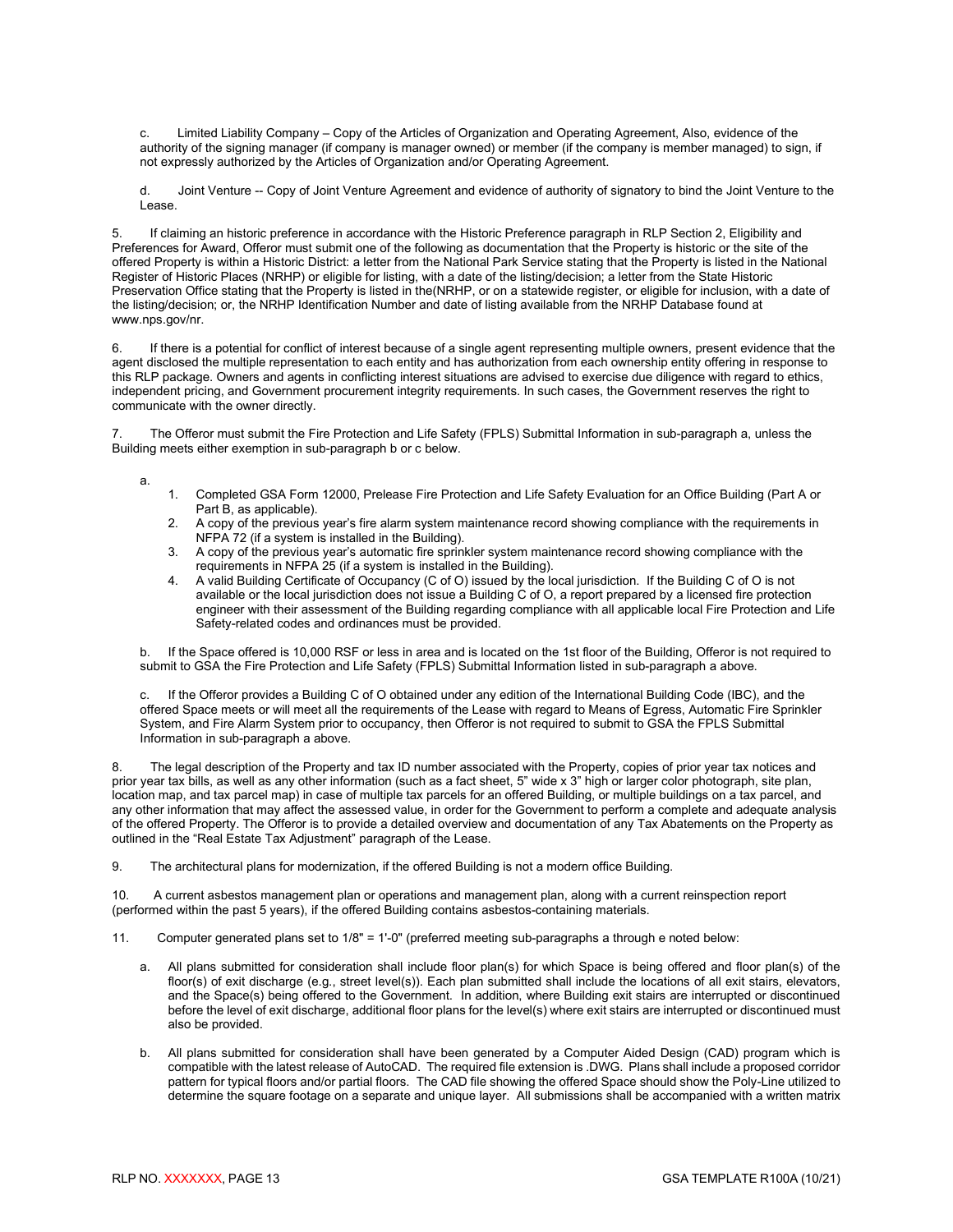indicating the layering standard to verify that all information is recoverable. All architectural features of the Space shall be accurately shown.

- c. All architectural features of the Space shall be accurately shown. If conversion or renovation of the Building is planned, alterations to meet this RLP shall be indicated.
- d. Plans shall reflect corridors in place or the proposed corridor pattern for both a typical full (single-tenant) floor and/or partial (multi-tenant) floor. The corridors in place or proposed corridors shall meet local code requirements for issuance of occupancy permits.
- e. GSA will review all plans submitted to determine if an acceptable level of safety is provided. In addition, GSA will review the common corridors in place and/or proposed corridor pattern to determine whether these achieve an acceptable level of safety as well as to verify that the corridors provide public access to all essential Building elements. The Offeror will be advised of any adjustments that are required to the corridors for determining the ABOA Space. The required corridors may or may not be defined by ceiling-high partitions. Actual corridors in the approved layout for the successful Offeror's Space may differ from the corridors used in determining the ABOA square footage for the lease award. Additional egress corridors required by the tenant agency's design intent drawings will not be deducted from the ABOA square footage that the most efficient corridor pattern would have yielded.

12. A statement as to whether there are existing vending facilities in the offered Building which have exclusive rights in the Building.

- 13. Information required under paragraph entitled "UTILITIES SEPARATE FROM RENTAL / BUILDING OPERATING PLAN."
- 14. No later than the Lease Award Date, the Offeror must submit to the LCO:

The Offeror must have an active registration in the System for Award Management (SAM) via the internet at HTTPS://WWW.SAM.GOV. Offerors must be registered for purposes of "All Awards," including completion of all required representations and certifications within SAM. This registration service is free of charge.

- b. Energy Star Documentation<br>Fyidence of
	- 1. Evidence of an Energy Star® label obtained within the 12 months prior to the Lease Award Date,

2. Offerors falling under a statutory exception must also indicate prior to the Lease Award Date what cost effective energy efficiency and conservation improvements they are proposing to make.

3. If no cost-effective improvements can be made, the Offeror must demonstrate to the Government using the ENERGY STAR® Online Tools referenced in the RLP paragraph, entitled "ENERGY INDEPENDENCE AND SECURITY ACT," why no energy efficiency and conservation improvements are cost effective. This explanation will be subject to review by the LCO. If the explanation is considered unreasonable, the offer may be considered technically unacceptable.

If the Offeror is claiming eligibility for additional time to obtain the Energy Star® label per subparagraph B of the RLP paragraph entitled "Energy Independence and Security Act," then the Offeror shall provide such indication with its initial offer and also must provide by the due date for final proposal revisions evidence substantiating their claim for additional time to obtain the Energy Star® label and substantiating their capability of earning the Energy Star®.

15. If applicable, evidence of seismic safety compliance as required in Section 2 of this RLP.

16. If applicable, information required under paragraph entitled "DUE DILIGENCE AND NATIONAL ENVIRONMENTAL POLICY ACT REQUIREMENTS - RLP."

17. If applicable, information required under paragraph entitled "NATIONAL HISTORIC PRESERVATION ACT REQUIREMENTS."

18. FAR 52.204-24, Representation Regarding Certain Telecommunications and Video Surveillance Services or Equipment , as applicable.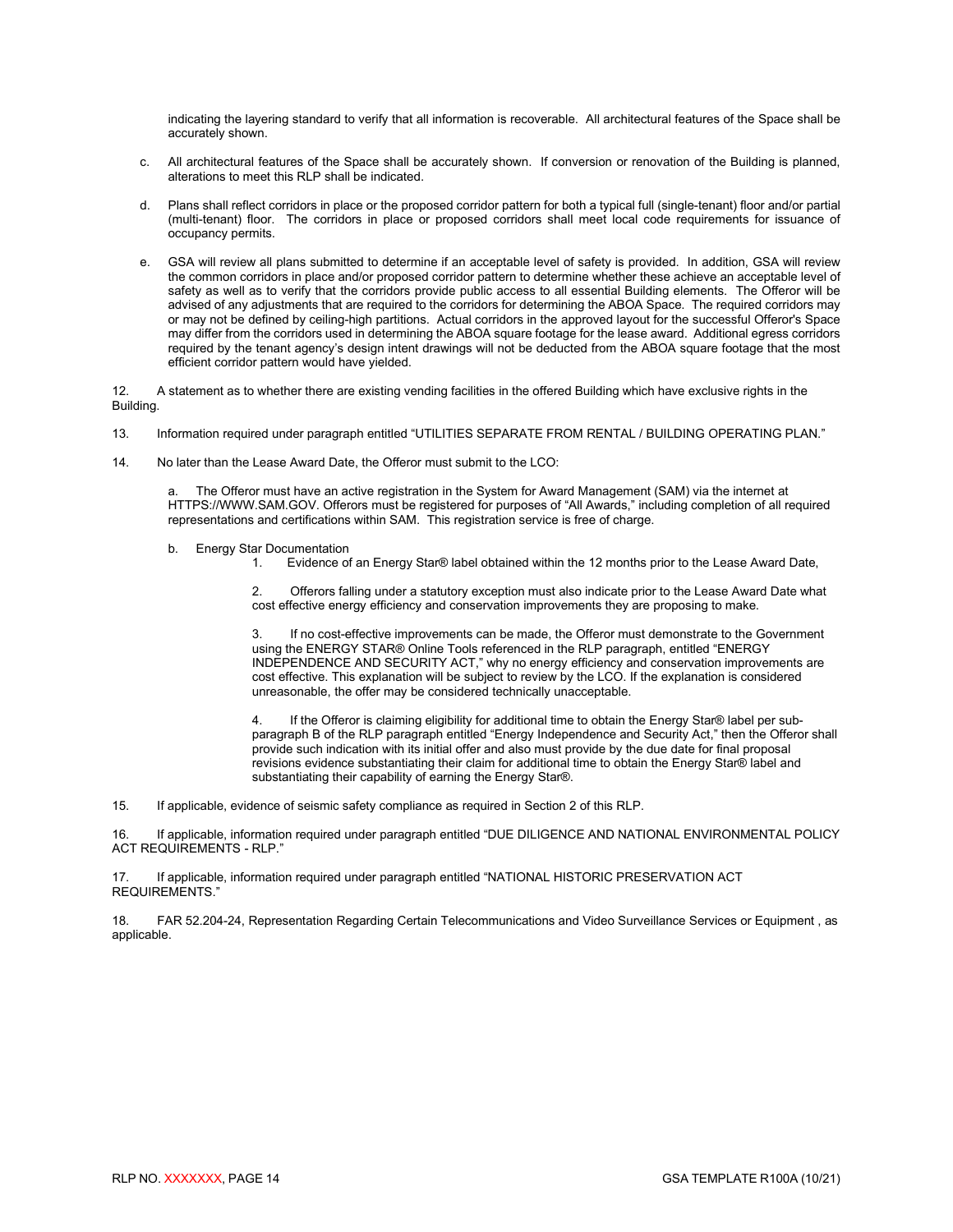| <b>STEP 2: DUE DILIGENCE LIST OF DOCUMENTS</b>                      |  |  |  |  |
|---------------------------------------------------------------------|--|--|--|--|
| Evidence of funds                                                   |  |  |  |  |
| Evidence of zoning compliance                                       |  |  |  |  |
| Evidence of ownership or control of the building                    |  |  |  |  |
| Required proof of signing authority                                 |  |  |  |  |
| Evidence of historic preference eligibility (if applicable)         |  |  |  |  |
| Agent disclosure representation (if applicable)                     |  |  |  |  |
| FPLS submittals as required above                                   |  |  |  |  |
| Legal description of property                                       |  |  |  |  |
| Architectural Modernization Plan (if applicable)                    |  |  |  |  |
| Asbestos Management Plan (if applicable)                            |  |  |  |  |
| CAD floor plans                                                     |  |  |  |  |
| Exclusive vending facilities statement                              |  |  |  |  |
| Building Operating Plan (if applicable)                             |  |  |  |  |
| Evidence of seismic compliance (if applicable)                      |  |  |  |  |
| Energy Star documentation (if applicable)                           |  |  |  |  |
| Environmental submittals (if applicable)                            |  |  |  |  |
| NHPA submittals (if applicable)                                     |  |  |  |  |
| Telecommunication/Video-Surveillance representation (as applicable) |  |  |  |  |

# <span id="page-17-0"></span>**3.05 BUILDING TOUR (SLAT) (OCT 2020)**

As part of its due diligence process, the Government may elect to conduct building tour(s) of any offered Property. Offerors should not construe, assume, or otherwise infer anything with respect to whether or not their Property is under consideration for Lease Award solely as a result of such tour(s).

# <span id="page-17-1"></span>**3.06 TENANT IMPROVEMENTS INCLUDED IN OFFER (SLAT) (OCT 2020)**

# A. TENANT IMPROVEMENT ALLOWANCE PRICING:

 $\_$  per ABOA SF (TIs are the finishes and fixtures that typically take Space from the shell condition to a finished, usable condition.) The TI Allowance shall be used for the build-out of the Space in accordance with the Government approved design intent drawings. All TIs required by the Government for occupancy shall be performed by the successful Offeror as part of the rental consideration, and all improvements shall meet the quality standards and requirements of this RLP package and its attachments.

# A. TENANT IMPROVEMENT ALLOWANCE PRICING:<br>The TI Allowance for the existing leased Space is

per ABOA SF. The TI Allowance for other locations offered is per ABOA SF (TIs are the finishes and fixtures that typically take Space from the shell condition to a finished, usable condition.) The TI Allowance shall be used for the build-out of the Space in accordance with the Government approved design intent drawings. All TIs required by the Government for occupancy shall be performed by the successful Offeror as part of the rental consideration, and all improvements shall meet the quality standards and requirements of this RLP package and its attachments.

A. The TIs for this requirement shall consist of the following:

Repainting of the leased Premises in accordance with the "Painting — TI" paragraph in Section 5 of the Lease.

 Re-carpeting of the leased Premises in accordance with the "Floor Coverings and Perimeters" paragraph in Section 5 of the Lease.

□ Other—See attached Scope of Work.

All TIs required by the Government for occupancy shall be performed by the successful Offeror as part of the rental consideration, and all improvements shall meet the quality standards and requirements of this RLP package and its attachments.

# TENANT IMPROVEMENT TURNKEY PRICING

An Agency Specific Requirements (ASR) package is provided with this RLP to all Offerors upon which to base their TI pricing. (TIs are the finishes and fixtures that typically take Space from the "shell" condition to a finished, usable condition.) All TIs required by the Government for occupancy shall be performed by the successful Offeror as part of the rental consideration and all improvements shall meet the quality standards and requirements of this RLP and its attachments.

B.The Tenant Improvements shall include all the Offeror's administrative costs, general contractor fees, subcontractor's profit and overhead costs, Offeror's Project Management fee, design costs, and other associated project fees necessary to prepare construction documents and to complete the TIs. It is the successful Offeror's responsibility to prepare all documentation (working/construction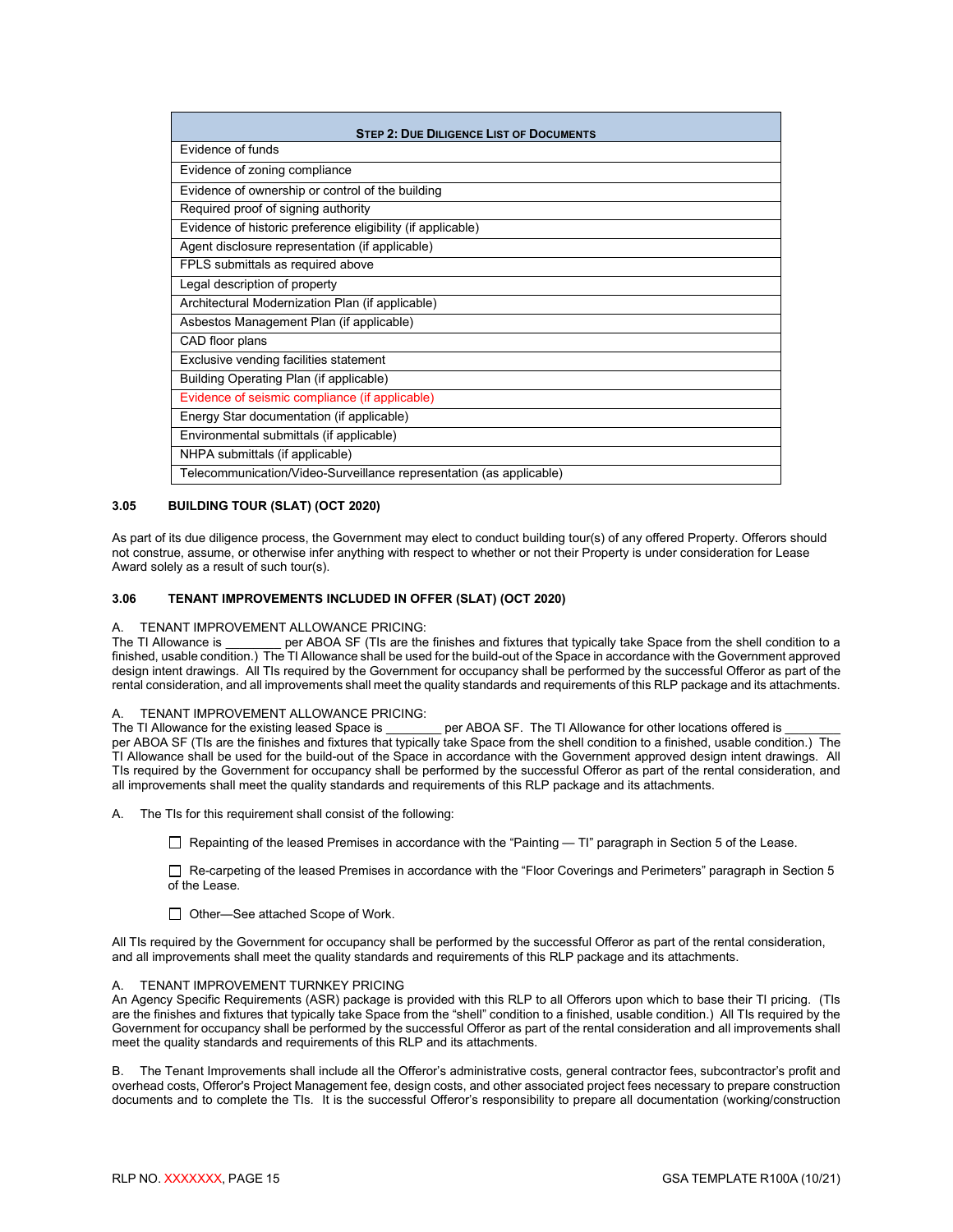drawings, etc.) required to receive construction permits. NO COSTS ASSOCIATED WITH THE BUILDING SHELL SHALL BE INCLUDED IN THE TI PRICING.

# <span id="page-18-0"></span>**3.07 OPERATING COSTS REQUIREMENTS INCLUDED IN OFFER (JUN 2012)**

The Government requires a fully serviced Lease as part of the rental consideration. The base for the operating costs adjustment will be established during negotiations based upon rentable SF. The proposed methodology for operating costs adjustment shall include all items specified in the attached Lease document. The minimum requirements for normal hours, utilities, and janitorial services are specified in the attached Lease document. The offer shall clearly state whether the rental is firm throughout the term of the Lease or if it is subject to annual adjustment of operating costs as indicated above. If operating costs will be subject to adjustment, those costs shall be specified in the proposal.

#### <span id="page-18-1"></span>**3.08 UTILITIES SEPARATE FROM RENTAL / BUILDING OPERATING PLAN (JUN 2012)**

The Offeror shall specify which utilities, if any, are excluded from the rental consideration. If any such utilities are excluded, the Offeror shall obtain a statement from a registered professional engineer stating that all HVAC, plumbing, and other energy intensive Building systems can operate under the control conditions stated in the Lease. The statement shall also identify all Building systems that do not conform to the system performance values, including the "recommended" or "suggested" values of ANSI/ASHRAE Standard 90.1, "Energy Efficient Design of New Buildings Except Low Rise Residential Buildings," or more restrictive state and local codes.

The Offeror shall submit a building operating plan with the offer. Such plan shall include a schedule of startup and shutdown times for operation of each building system, such as lighting, HVAC, and plumbing. Such plan shall be in effect on the Lease Term Commencement Date.

# <span id="page-18-2"></span>**3.09 SECURITY IMPROVEMENTS INCLUDED IN OFFER (OCT 2021)**

# A. BUILDING SPECIFIC AMORTIZED CAPITAL PRICING<br>The Building Specific Amortized Capital (BSAC) amount is

per ABOA SF. The BSAC shall be used for the build-out of security-related improvements in the Building in accordance with the Government-approved design intent drawings, if applicable. All security countermeasures required by the Government for occupancy shall be performed by the successful Offeror as part of the rental consideration, and all improvements shall meet the quality standards and requirements of this RLP package and its attachments.

#### A. BUILDING SPECIFIC AMORTIZED CAPITAL PRICING:

The Building Specific Amortized Capital (BSAC) amount for the existing leased space is \_\_\_\_\_\_\_ per ABOA SF. The BSAC amount for other locations offered is \_\_\_\_\_\_\_ per ABOA SF. The BSAC shall be used for the build-out of se for other locations offered is \_\_\_\_\_\_\_\_ per ABOA SF. The BSAC shall be used for the build-out of security-related improvements in the Building in accordance with the Government-approved design intent drawings, if applicable. All security countermeasures required by the Government for occupancy shall be performed by the successful Offeror as part of the rental consideration, and all improvements shall meet the quality standards and requirements of this RLP package and its attachments.

B. The BSAC shall include all the Offeror's administrative costs, general contractor fees, subcontractor's profit and overhead costs, Offeror's profit and overhead, design costs, and other associated project fees necessary to prepare construction documents and to complete the security countermeasures. It is the successful Offeror's responsibility to prepare all documentation (working/construction drawings, etc.) required to receive construction permits. No costs associated with the building shell or TI shall be included in the BSAC pricing.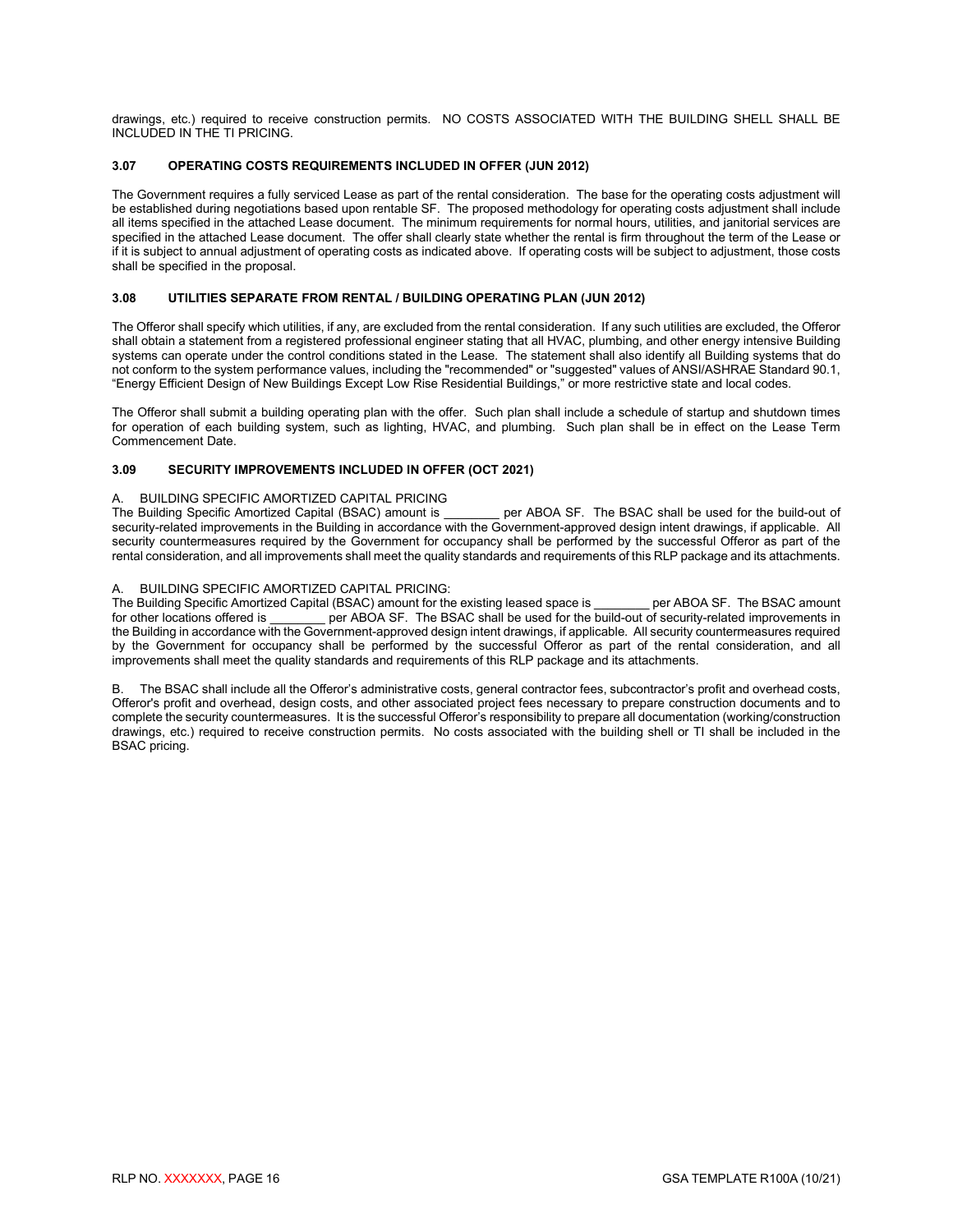# <span id="page-19-0"></span>**SECTION 4 METHOD OF AWARD**

# <span id="page-19-1"></span>**4.01 NEGOTIATIONS (SLAT) (OCT 2020)**

A. The Government will evaluate offers and may award a Lease without discussions with Offerors. Therefore, the Offeror's initial offer should contain the Offeror's best price and other terms. The Government reserves the right to conduct discussions after the receipt of initial offers during Step 1: Offer Submittal if it is determined by the LCO to be necessary. Discussions with offerors, if they occur, will only take place during Step 1: Offer Submittal. The Government may reject any or all offers, if such action is in the public interest, and may waive informalities and minor irregularities in offers received. Once an apparent lowest priced offeror is identified during Step 1: Offer Submittal, the LCO will move on to Step 2: Due Diligence – Additional Submittals for only the apparent lowest priced offeror. Should the apparent lowest priced offeror fail to provide any of the Additional Submittals, or if any of the Additional Submittals do not meet the Government's requirements, the LCO will move on to the next identified lowest priced offeror. The LCO will not conduct further discussions with any identified apparent lowest priced offeror during Step 2: Due Diligence – Additional Submittals, concerning the Additional Submittals and will only be reviewing the Additional Submittals to verify that the Additional Submittals meet the Government's requirements.

B. Should the Government conduct discussions then prior to eliminating an Offeror that is a HUBZone small business concern (SBC) and which has not waived its entitlement to a price evaluation preference from the competitive range, the LCO shall adjust the evaluated prices of all non-small business Offerors proposed for inclusion in the competitive range by increasing the prices by ten (10) percent, solely for the purpose of determining whether the HUBZone SBC Offeror should be included or excluded from the competitive range. Offerors who are not included in the competitive range will be notified in writing.

# <span id="page-19-2"></span>**4.02 HUBZONE SMALL BUSINESS CONCERN ADDITIONAL PERFORMANCE REQUIREMENTS (SMALL) (SEP 2015)**

HUBZone small business concern (SBC) Offeror may elect to waive the price evaluation preference provided in the "HUBZone Small Business Concern: Price Preference and Competitive Range Determination" paragraph. In such a case, no price evaluation preference shall apply to the evaluation of the HUBZone SBC, and the performance of work requirements set forth in Section 1 of the Lease shall not be applicable should the HUBZone SBC be awarded the Lease. A HUBZone SBC Offeror acknowledges that a prospective HUBZone SBC awardee must be a qualified HUBZone SBC at the time of award of this contract in order to be eligible for the price evaluation preference. The HUBZone SBC Offeror shall provide the LCO a copy of the notice required by 13 CFR 126.501 if material changes occur before contract award that could affect its HUBZone eligibility. If it is determined, prior to award, that the apparently successful HUBZone SBC Offeror is not an eligible HUBZone SBC, the LCO will reevaluate proposals without regard to any price preference provided for the previously identified HUBZone SBC Offeror, and make an award consistent with the solicitation and the evaluation factors set forth herein.

# <span id="page-19-3"></span>**4.03 AWARD BASED ON PRICE (JUN 2012)**

A. The Lease will be awarded to the responsible Offeror whose offer conforms to the requirements of this RLP and the Lease documents and is the lowest priced technically acceptable offer submitted. Refer to the "Present Value Price Evaluation" paragraph of this RLP.

B. If after completion of the Price Evaluation, award is proposed to a non-small business Offeror, and there exists as part of the procurement another technically acceptable proposal submitted by a responsible Offeror that is a qualified HUBZone small business concern (SBC) which has not waived its entitlement to a price evaluation preference, the evaluated price of the non-small business Offeror's proposal shall be increased by ten (10) percent, solely for the purpose of determining whether award should be made to the HUBZone SBC Offeror. In such a case, the proposals of the apparently successful non-small business Offeror and the HUBZone SBC Offeror shall be considered in light of the applied price preference, and award made to the lower priced offer. The LCO shall document his/her application of the price preference and further consideration of the offers under this subparagraph.

C. If an offer contains terms taking exception to or modifying any Lease provision, the Government will not be under any obligation to award a Lease in response to that offer.

# <span id="page-19-4"></span>**4.04 PRESENT VALUE PRICE EVALUATION (OCT 2016)**

A. If annual CPI adjustments in operating expenses are included, the Offeror shall be required to submit the offer with the total "gross" annual price per RSF and per ABOA SF and a breakout of the "base" price per RSF and ABOA SF for services and utilities (operating expenses) to be provided by the Lessor. The "gross" price shall include the "base" price. The base price per ABOA SF from which adjustments are made will be the base price for the term of the Lease, including any option periods.

B. The Offeror must submit plans and any other information to demonstrate that the Rentable Space yields ABOA space within the required ABOA range. The Government will verify the amount of ABOA SF and will convert the rentable prices offered to ABOA prices, which will subsequently be used in the price evaluation.

C. Evaluation of offered prices will be based on the annual price per ABOA SF, including all required option periods. The Government will perform present value price evaluation by reducing the prices per ABOA SF to a composite annual ABOA SF price, as follows: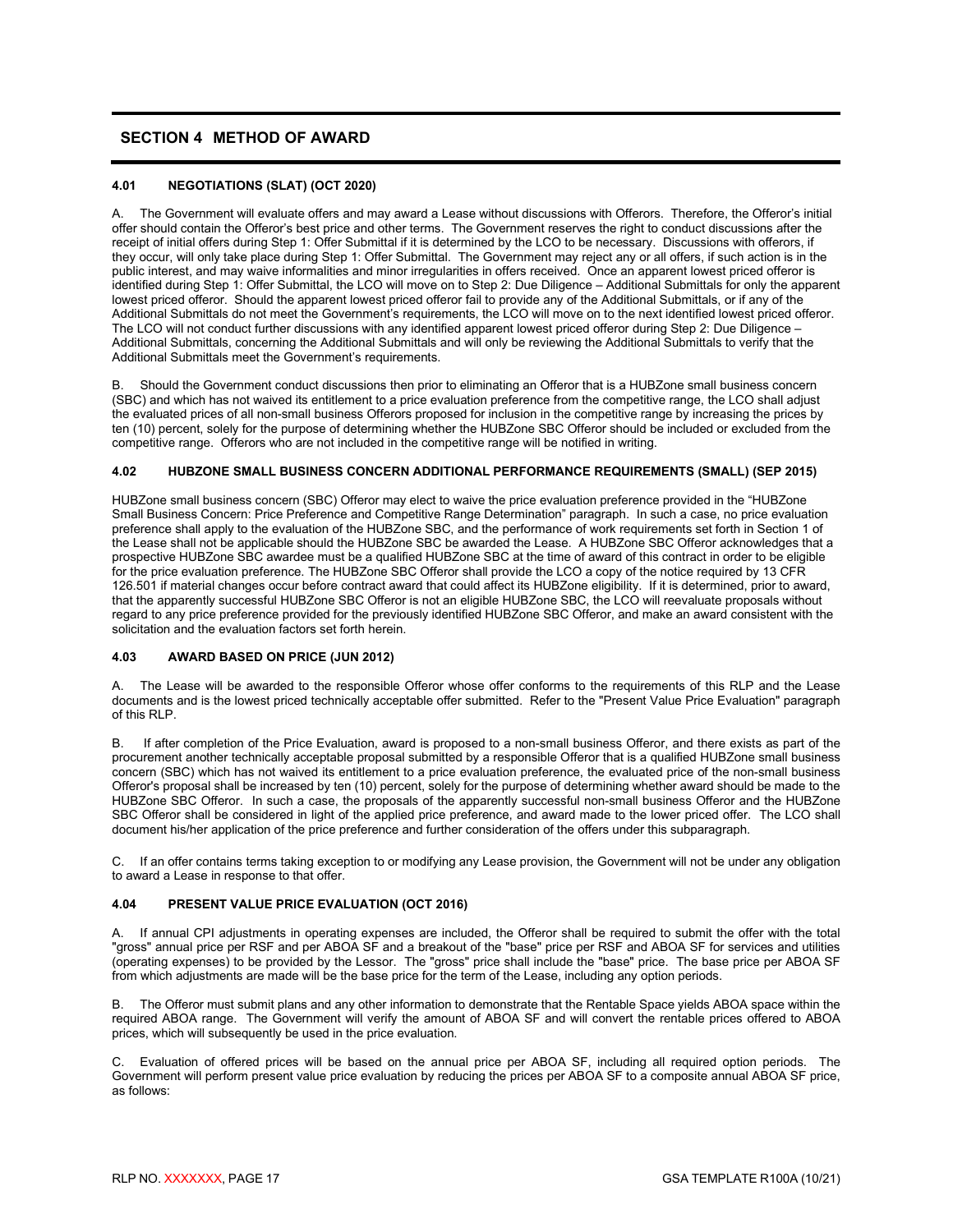1. Parking and wareyard areas will be excluded from the total square footage but not from the price. For different types of space, the gross annual per ABOA SF price will be determined by dividing the total annual rental by the total ABOA square footage excluding these areas.

2. Free rent will be evaluated in the year in which it is offered. The gross annual price is adjusted to reflect free rent.

3. Prior to the discounting procedure below, the total dollar amount of the Commission Credit (if applicable) will be subtracted from the first year's gross annual rent, unless the provision of free rent causes the credit to apply against rent beyond the first year's term, in which case the Commission Credit will be allocated proportionately against the appropriate year's gross rent.

4. Also as stated in the "Broker Commission and Commission Credit" paragraph, the amount of any commission paid to GSA's Broker will not be considered separately as part of this price evaluation since the value of the commission is subsumed in the gross rent rate.

5. If annual adjustments in operating expenses will not be made, the gross annual price, minus the Commission Credit (if applicable), will be discounted annually at 5 percent to yield a gross present value cost (PVC).

6. If annual adjustments in operating expenses will be made, the annual price, minus the Commission Credit (if applicable) and minus the base cost of operating expenses, will be discounted annually at 5 percent to yield net PVC. The operating expenses will be both escalated at 2.5 percent compounded annually and discounted annually at 5 percent, then added to the net PVC to yield the gross PVC.

7. To the gross PVC will be added:

a. For lease acquisitions where the Government is considering less than fully-serviced offers, the cost of Government-provided services (e.g., utilities, janitorial) not included in the rental escalated at 2.5 percent compounded annually and discounted annually at 5 percent.

b. The annualized (over the full term) cost of any items, which are to be reimbursed in a lump sum payment. (The cost of these items is present value; therefore, it will not be discounted.)

The annual price for parking to accommodate the minimum number of spaces required for government vehicles, if not included in the shell rent and charged separately. The price will be discounted annually at 5 percent.

d. The cost of relocation of furniture, telecommunications, replications costs, and other move-related costs, if applicable.

e. The fees for architectural and engineering design (A/E) services and the Offeror's project management fees associated with Tenant Improvements. The Offeror is required as part of their offer to identify on GSA Form 1364 any and all fees to complete the tenant improvements, broken down into two components: (1) Fees for architectural and engineering design services (A/E fees), which may be offered as a rate per ABOA SF, percentage rate, or flat fee, and (2) Lessor's overhead, administrative costs, profit, and fees associated with Tenant Improvements (Lessor's PM fees), which may be only offered as a percentage rate. These fees will be evaluated in a multi-step process, as follows.

- o The A/E fees are assumed to consume a portion of the total tenant improvement allowance (TIA), thus reducing the amount available for actual construction. The percentage is not a percentage of the TIA, but a percentage of the underlying costs, which together with the A/E fee equals the TIA. The following example is used to illustrate the calculations, and assumes the following: An allowance of \$30 per square foot for 10,000 ABOA square feet, which is \$300,000, and A/E fees of 5%.
- $\circ$  The underlying costs equals the TIA divided by (1 + A/E fee percentage)  $$300,000 / 1.05 = $285,714.29$
- $\circ$  A/E fees at 5% of the underlying costs are .05 x \$285,714.29 = \$14,285.71
- o Underlying costs of \$285,714.29 plus 5% A/E fees of \$14,285.71 = TIA of \$300,000
- $\circ$  The Lessor's PM fees are presumed to be in addition to the TIA and calculated as a percentage of the full TIA. Using the same example, if Lessor's PM fees are offered at 5%, the fees are calculated as  $$300,000 \times .05 =$ \$15,000.
- o The sum of these fees is then computed as a percentage of the total TIA. Following the example, A/E fees of \$14,285.71 plus Lessor's PM fees of \$15,000 (total fees of \$29,285.71) ÷ \$300,000 TIA =9.762%. The amortized rental rate for the tenant improvement allowance is increased by this percentage for purposes of price evaluation.

f. The annual cost of overtime HVAC based on the offered hourly overtime rate and an estimated usage of \_\_**0**\_\_ hours of overtime HVAC per year for the Space. This cost will be discounted annually at 5 percent.

8. The sum of either sub-paragraphs 5 and 7 or sub-paragraphs 6 and 7, divided by the ABOA SF will be the present value cost per ABOA SF of the offer for price evaluation purposes.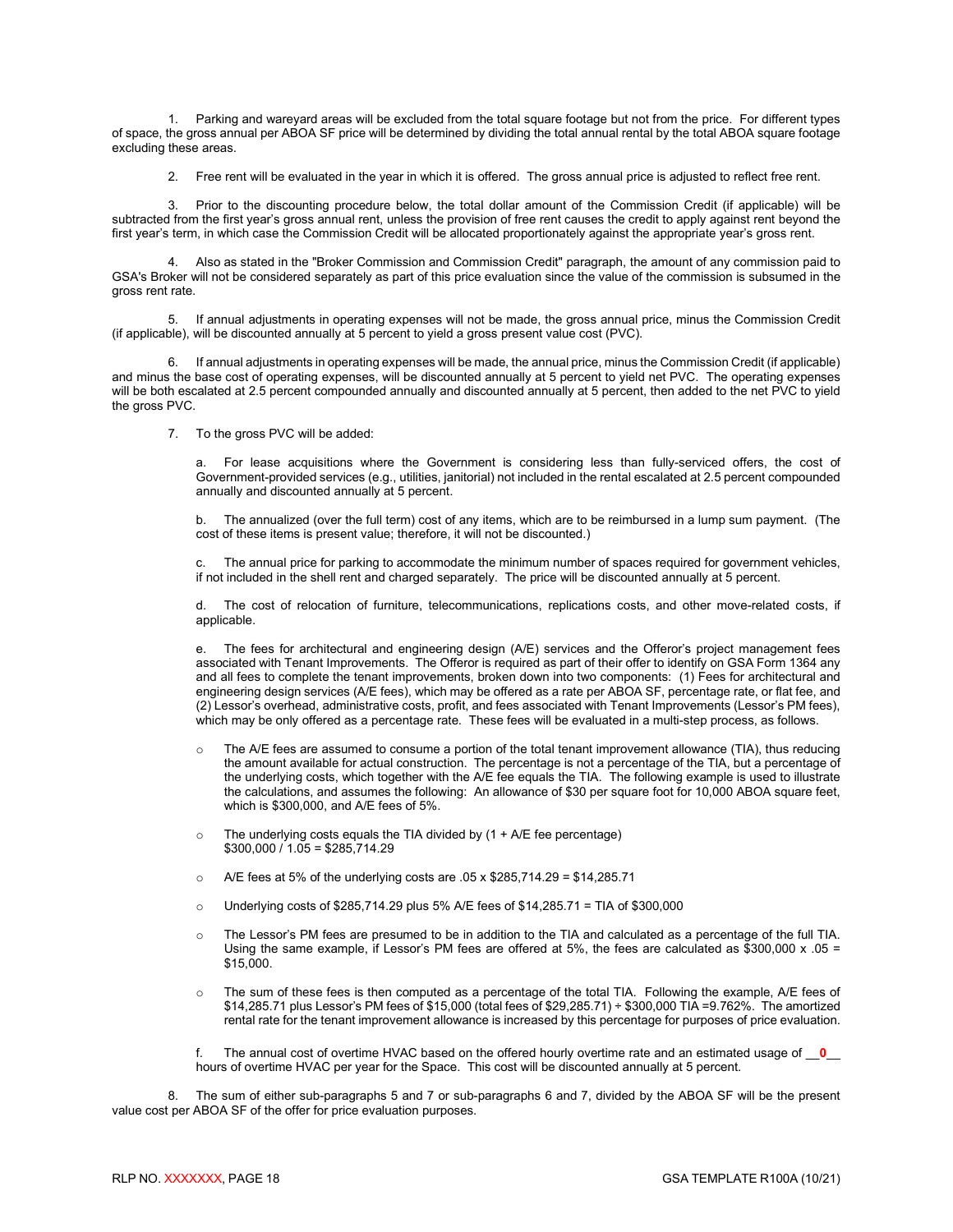# <span id="page-21-0"></span>**4.05 AWARD (SLAT) (OCT 2020)**

A. To document the agreement between the parties, the successful Offeror and the GSA LCO will execute a Lease prepared by GSA, which incorporates the agreement of the parties. The Lease shall consist of the following:

- 1. Lease No. GS-**XX**P-L**XXXXXXX** and any associated Lease amendments.
- 2. GSA Form 3517A, General Clauses.
- 3. The pertinent provisions of the offer.
- 4. Floor plans of the offered Space.
- B. The acceptance of the offer and award of the Lease by the Government occurs upon execution of the Lease by the LCO and mailing or otherwise furnishing written notification of the executed Lease to the successful Offeror.